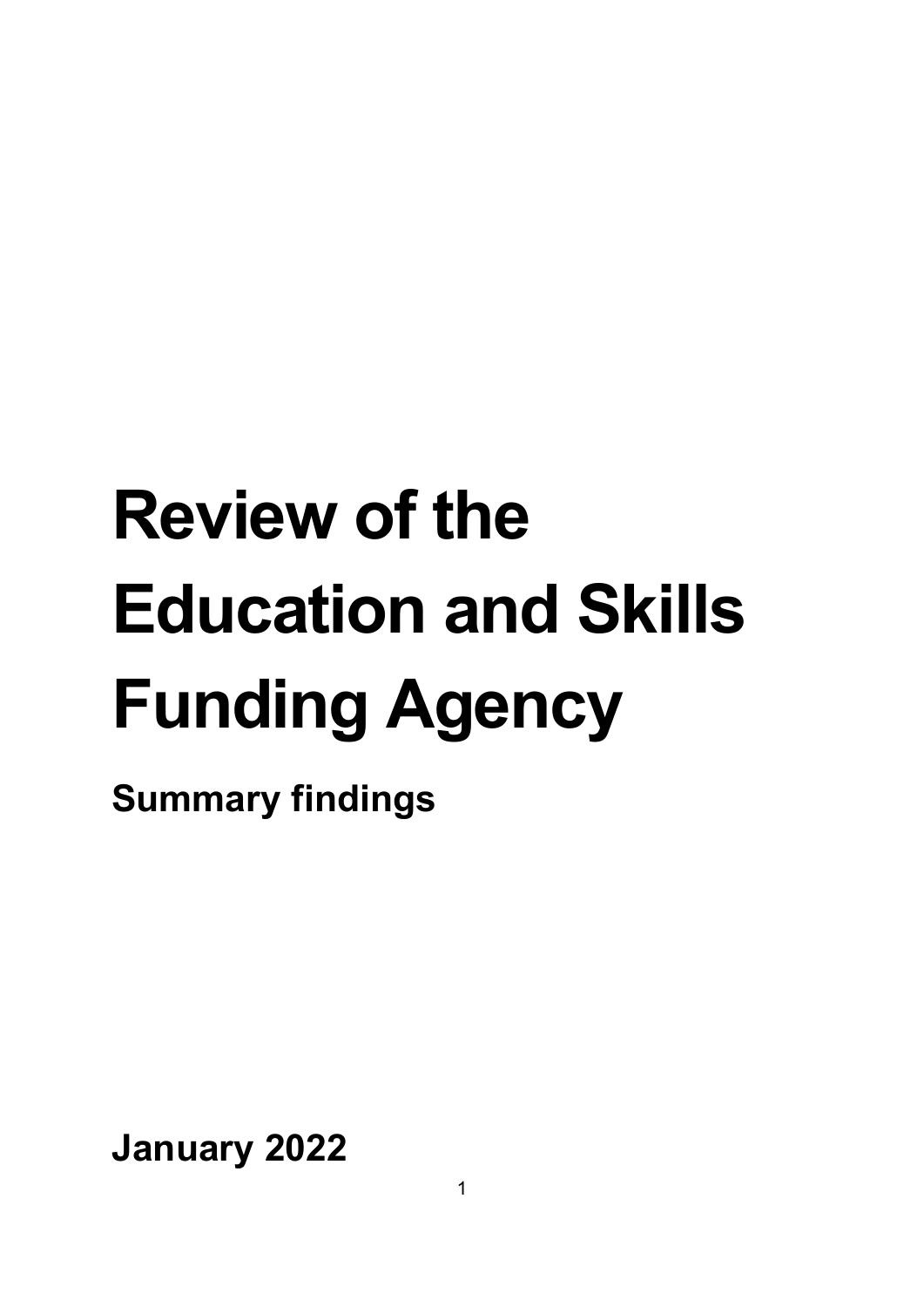## **Contents**

| 3              |
|----------------|
| $\overline{4}$ |
| 6              |
| 9              |
| 11             |
| 13             |
| 26             |
| 26             |
| 26             |
| 26             |
| 26             |
| 26             |
| 27             |
| 27             |
|                |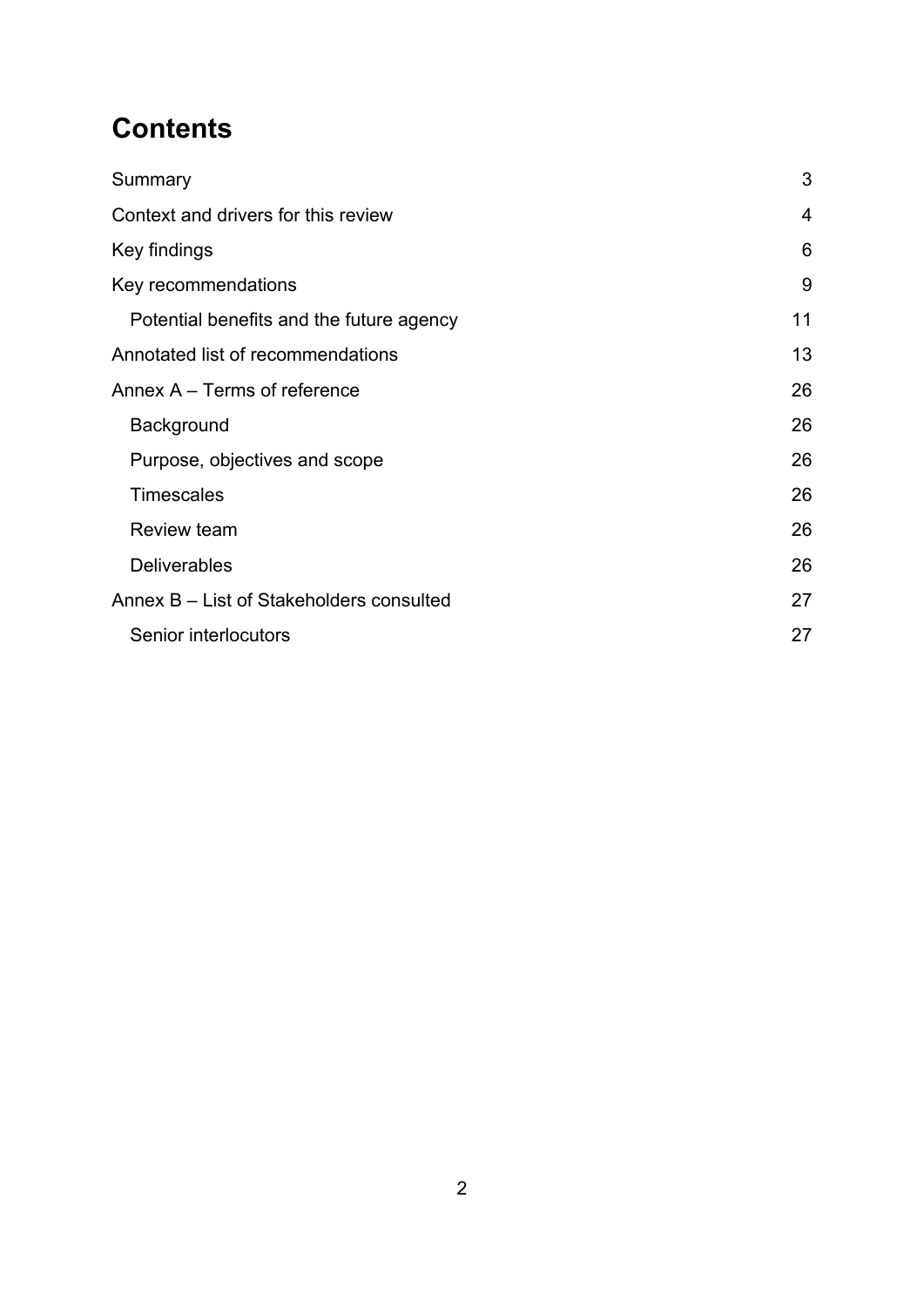# <span id="page-2-0"></span>**Summary**

This review of the Education and Skills Funding Agency (ESFA) was launched inJuly 2021 and completed in January 2022. It was conducted by a Department for Education (DfE) team led by an independent reviewer, Sir David Bell KCB DL.

Our review is part of Cabinet Office's public bodies reform programme and aligns with draft Cabinet Office guidance for the review of public bodies. Its aim is to ensure that ESFA – as an arm's length body (ALB) and an Executive Agency – remains effective, efficient, and aligned to the government's priorities, as well as being wellgoverned and properly accountable for what it does. DfE asked us to look in particular at the relationship between ESFA and DfE, the current arrangements for post-16 skills policy, the boundaries and accountabilities of ESFA's Academies and Maintained Schools Directorate and DfE's Regional Delivery Directorate, and how the department engages with providers and employers.

ESFA was established in April 2017 by bringing together the Skills Funding Agency (SFA) and Education Funding Agency (EFA). In its current form as an ALB, ESFA's Chief Executive Officer (CEO) is an Accounting Officer (AO), personally accountable to Parliament for the management and delivery of allocated funds. ESFA currently has its own Management Board, Audit and Risk Committee (ARC), and nonexecutive directors (NEDs). It also has its own relationships with the Public Accounts Committee (PAC) and the National Audit Office (NAO). The ESFA is responsible for:

- distributing £62 billion in funding to over 24,700 education and skills providers – and ensuring this public money is well spent
- developing and delivering significant programmes and projects, including Apprenticeships and Technical Education Reform programmes
- operating key services in the education and skills sectors, such as the National Careers Service and Schools Resource Management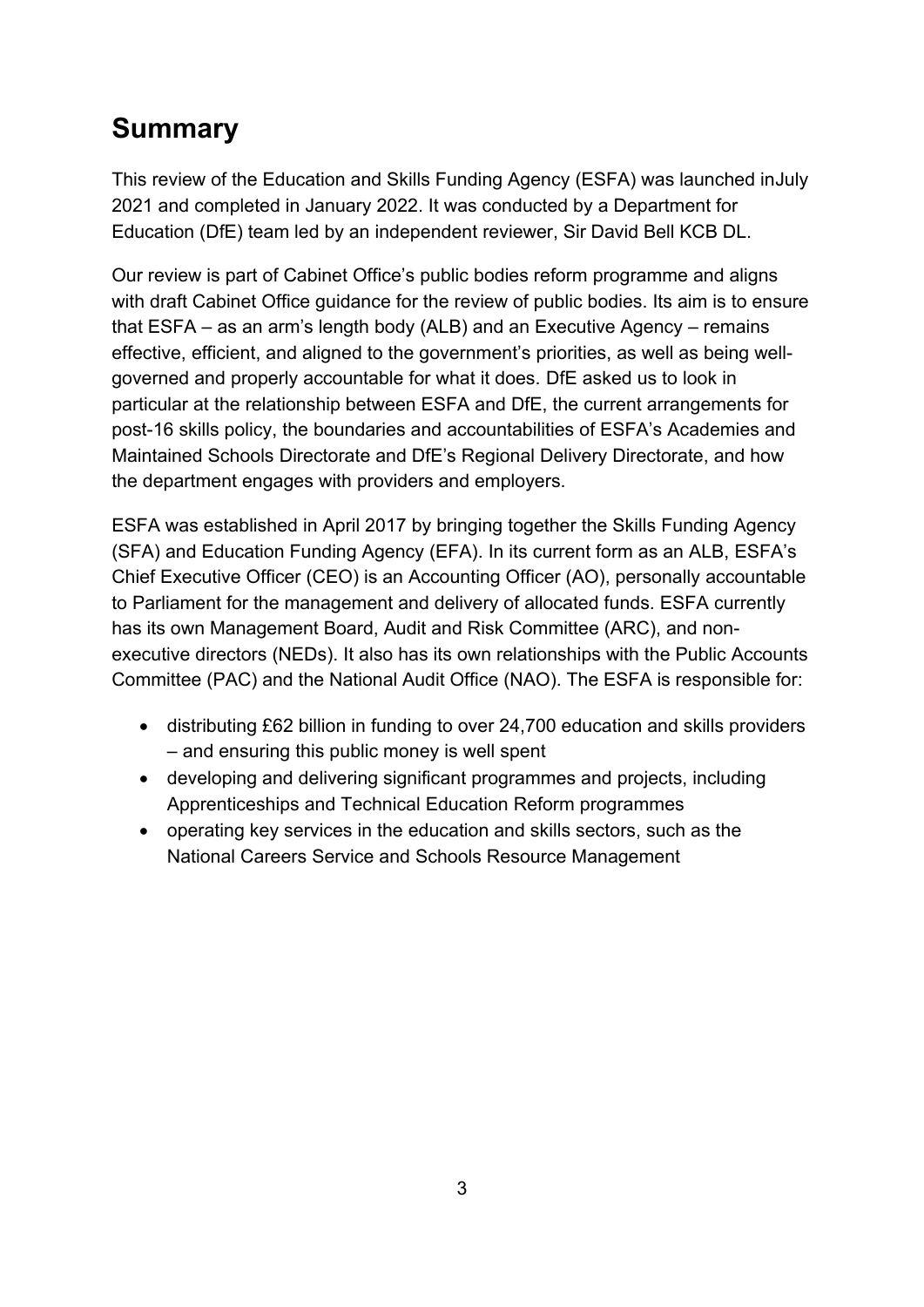#### <span id="page-3-0"></span>**Context and drivers for this review**

Our review has taken place alongside the Future DfE change project *Organising ourselves better to deliver locally, regionally and nationally*. The project – which continues beyond the end of this review – is looking at how the department, including ESFA, is organised. It aims to create a department that is more joined up, and which connects effectively with the systems it leads and serves. We have fed our findings and analysis into the Future DfE project throughout our work, and we have reflected its direction of travel in our recommendations. We have also sought to define, as far as possible, how functions moving from ESFA to DfE will integrate into the new organisational design. Implementation of many of our recommendations will need to betaken forward as part of this change project. The Future DfE project is likely to change the department's organisational design and outlook. There are, in addition, planned policy reforms which will impact the refocused agency's work. These include the school system reform process, which is likely to result in the agency being responsible for the funding and financial regulation of an increasing number of academies, and the move to a direct national funding formula which will simplify the job of allocating funding but at the same time potentially result in the agency becoming the point of contact for all queries regarding funding allocations forschools. Furthermore, the *Skills for Jobs* White Paper and Skills and Post-16 Education Bill will require ESFA to adjust the services it provides to align to the reform agenda. We have, again, reflected the direction of travel of these likely reforms in our recommendations. The future agency will need to have the capability and flexibility to adapt and innovate to find the most effective way to deliver new and evolving responsibilities.

Against this background, we looked for opportunities to deliver things differently, as well as more effectively and efficiently, for each functional area. We also considered whether there were opportunities to share ESFA's deep expertise, for example around funding delivery and commercial operations, more widely through the department. Our aim was to improve the experience for the department's users (including schools, colleges, training providers, and employers). In developing our recommendations, we were especially mindful that we must not put at risk the critical role played by ESFA in delivering accurate and timely funding to schools and post-16 providers. Nor should our recommendations cause disruption to delivery of the department's wider priorities.

We recognise that any review can cause uncertainty and anxiety, and that this review is only one of several changes currently impacting ESFA. We sought to minimise anxiety for ESFA staff by sharing our programme of work and interim findings, and by engaging colleagues throughout the process. We have benefitted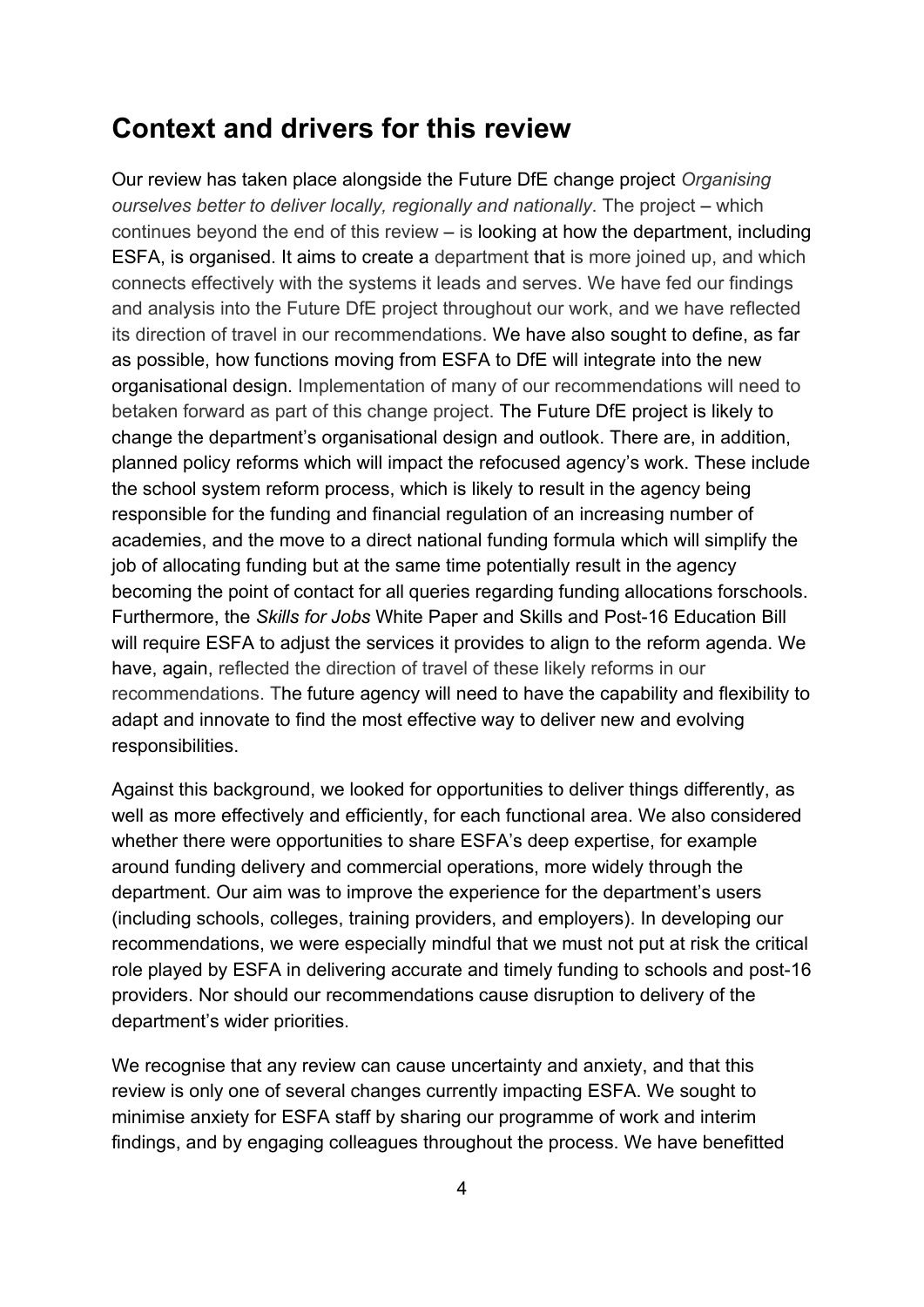greatly from the constructive engagement and support of ESFA colleagues. We would like to thank in particular: ESFA's Chair, Interim Chief Executive and senior management team; ESFA's Agency Change and Transition Team; ESFA leaders at all grades who led discussions with colleagues on our emerging findings and recommendations; and ESFA staff who gave their time to respond to our surveys, meet us, provide case studies, and who joined our focus groups. We would also like to thank DfE colleagues and external stakeholders who shared their experiences and insights.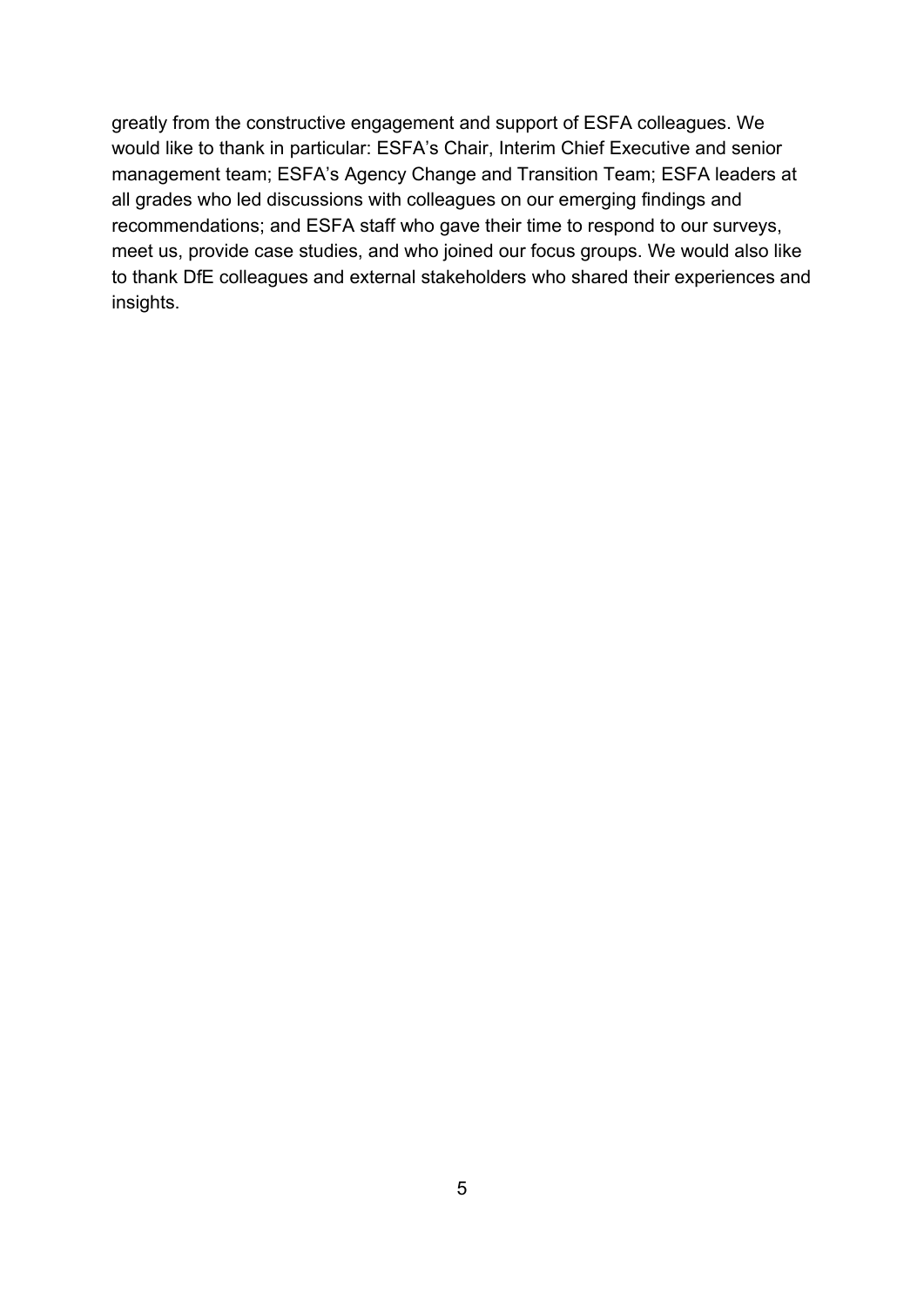## <span id="page-5-0"></span>**Key findings**

We assessed ESFA's performance against key Cabinet Office indicators and spoke to a range of providers about their experience of working with ESFA. Our headline finding is that ESFA performs particularly strongly on the timely and accurate allocation of funds. Apart from one COVID-related disruption in 2021, ESFA has delivered between 99.9% and 100% of expected funding payments accurately and on time since it was established in 2017. This is an impressive track record. In terms of assurance, the NAO's 2019-20 Audit Completion Report noted the risk of financial irregularity inherent in ESFA's funding activities but concluded that "the level of irregularity in grant payments is not material". Providers commented positively on the attitude, capability and responsiveness of ESFA colleagues (while highlighting some of the structural and procedural challenges they faced).

In line with Cabinet Office guidance, we considered whether ESFA should continue to operate as an ALB. We concluded that the ESFA's funding delivery functions met one of the Cabinet Office's three tests for whether an ALB should exist<sup>1</sup>; specifically, it encompassed a technical function which needed external expertise to deliver. In contrast, ESFA's current policy responsibilities do not meet any of the Cabinet Office tests. We explored a range of other possible delivery models, including the option of bringing all ESFA's functions into DfE. However, we concluded that retaining an ALB wasthe best way to ensure continued focused scrutiny of the £62 billion of public spending which ESFA currently manages. It also reduced the risk to users arising from any disruptions to ESFA's critical funding delivery service.

We found that ESFA is closely integrated into DfE's governance structures. ESFA's CEO, while being an AO, also sits on DfE's Leadership Team. This high level of integration means that ESFA is often treated more as a part of the core department than as an Executive Agency. This brings several risks:

- a lack of clarity in roles, responsibilities and accountabilities across ESFA and DfE, particularly where there are shared interests
- reducing ESFA's independence in choosing how to deliver its objectives
- unnecessarily complicating questions around how the wider department can draw on the capability in ESFA, and vice versa (as illustrated by the differences in approach across different functions, services and capabilities)

<sup>1</sup> The Cabinet Office has defined three tests for an ALB: is this a technical function, which needs external expertise to deliver?; is this a function which needs to be, and be seen to be, delivered with absolute political impartiality?; is this a function that needs to be delivered independently of ministers to establish facts and/or figures with integrity?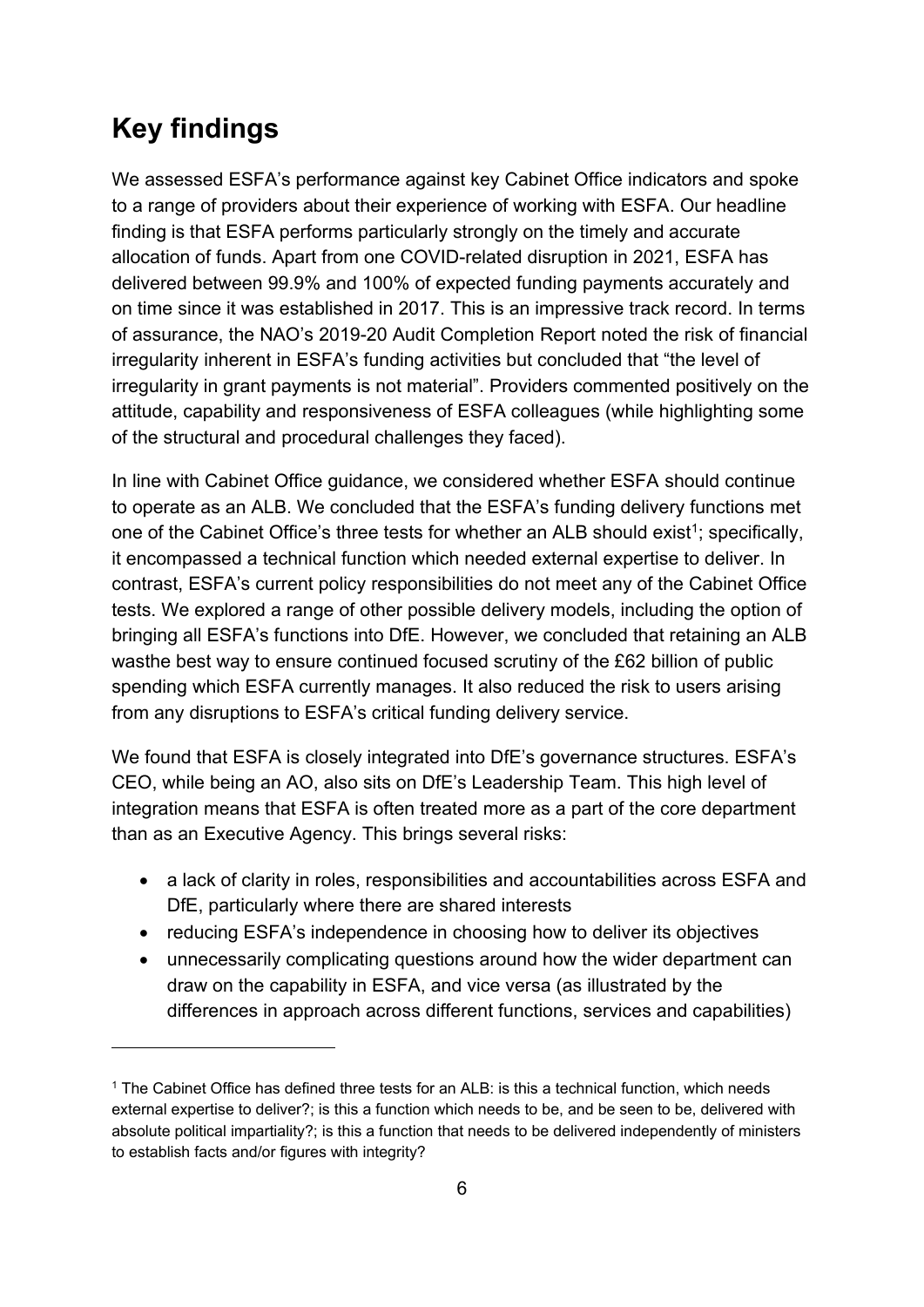• fragmenting oversight of ESFA. While the Permanent Secretary is formally ESFA's senior sponsor, the department has no direct mechanisms to support the sponsorship role or to oversee ESFA in a formal way.

DfE has used the additional flexibility this level of integration provides to move some policy development responsibilities from DfE to ESFA when a strong policy delivery focus was needed (for example, responsibility for key aspects of post-16 policy development were transferred in 2018). While ESFA has been able to deliver these responsibilities, the sheer breadth of its current role risks distracting from its core funding delivery role and confuses customers.

That transfer created a situation where responsibility for post-16 policy and programmes is split across DfE and ESFA. ESFA has responsibility for apprenticeships, T Level and Level 4/5 policy development and programme delivery, as well as for the National Careers Service (NCS) and WorldSkills. DfE has responsibility for other post-16 policy areas. It also means that responsibility for careers and for further education quality and oversight do not have a clear focal point. Where ESFA has responsibility for policy development, programme delivery and funding, it has realised the benefits of end-to-end delivery. However, the split of policy responsibilities across DfE and ESFA makes it more difficult to implement the government's skills reform agenda. In addition, system leaders told us that roles and responsibilities needed to be clarified, with the department taking a more strategic approach across policies and products. Furthermore, college leaders have said that dealing with the department can be confusing, sometimes having multiple disconnected and conflicting conversations.

To support the government's skills agenda – and working through the Future DfE change project – DfE has decided to create a new internal 'Further Education Higher Education and Employers' (FEHEE) Group<sup>2</sup> which will bring together all post-16 policy and operational policy in a single strategic centre. In the short term, all post-16 activity will come together in the FEHEE group and plans for post-16 regional working will be developed within the Group. The aim is to enable the department to be an excellent local and regional partner and place-shaper. Our recommendations are consistent with DfE's intent for the FEHEE Group and post-16 regional working.

Looking beyond ESFA itself, system leaders told us that there has, to date, been a lack of distinct and strategic focus across the post-16 landscape, and the regulatory system is complex and difficult to navigate. This is largely attributable to having multiple bodes to engage with. As a result, colleges and other providers often feel a cumulative and incoherent burden. Some complexity is inevitable, as FE colleges

<sup>&</sup>lt;sup>2</sup> This is the department's working title for the Group, and is subject to change.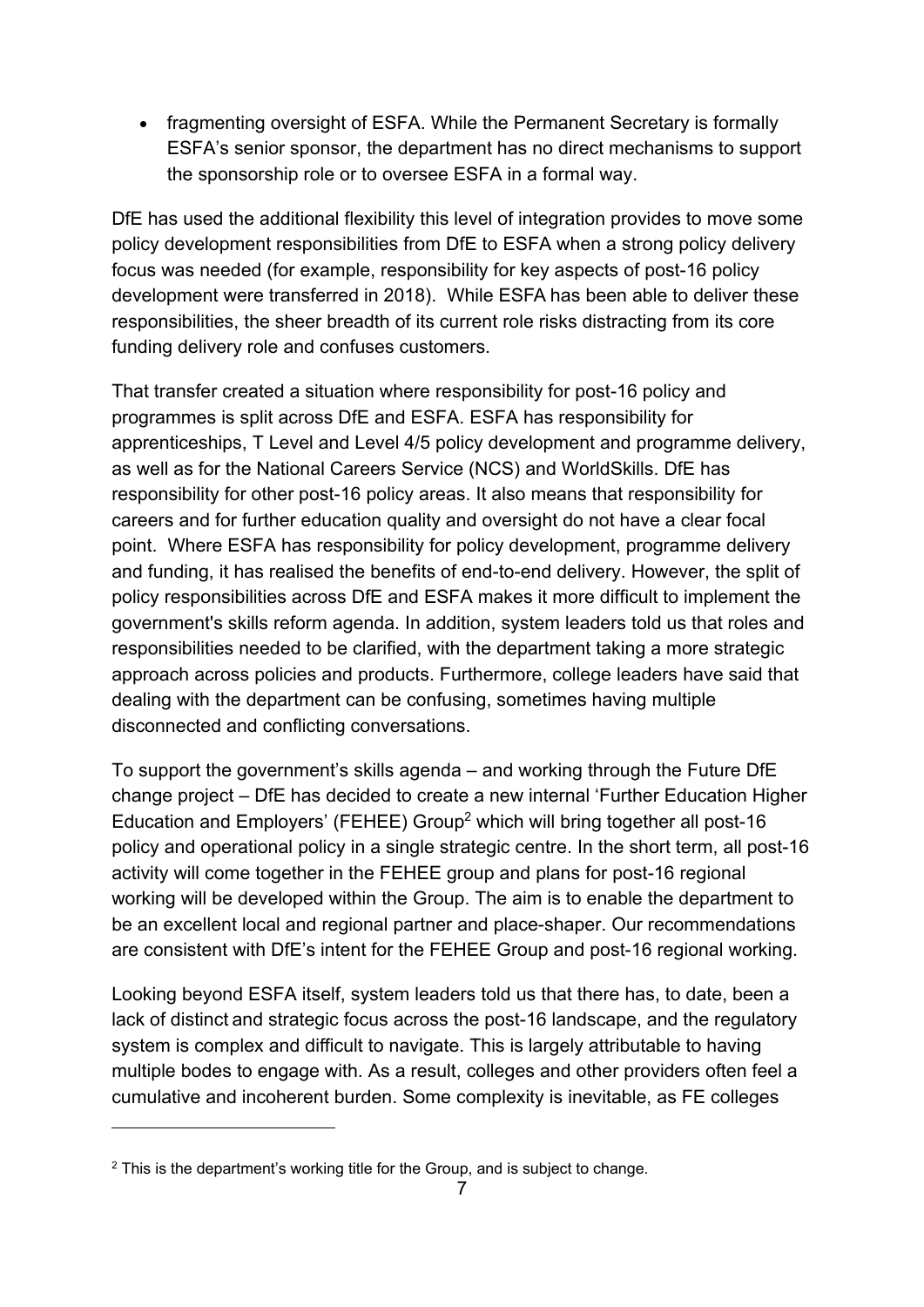operate across so many different aspects of education and training. Our recommendations, alongside the Future DfE project, would bring post-16/skills policy and delivery together in DfE enabling the department be more coherent and strategic in its approach. Nonetheless, we recognise that more could be done across the regulatory bodies to minimise the collective regulatory burden on colleges. We suggest that the department should review the level of bureaucratic burden placed on providers across regulators.

We also found that the department lacked a unified directing voice to the school system at a regional level. The Regional School Commissioners (RSCs) and ESFA work together to provide oversight of the school system; the RSCs focus on educational performance, ESFA on financial management, with both contributing to governance. This sometimes creates points of friction internally and a lack of clarity externally, which staff work hard to manage. In addition to the FEHEE Group and regional working described above, DfE is creating a pre-16 regional tier and Schools Group. Our recommendations to move more of the oversight and scrutiny of the school system into that new structure from ESFA is consistent with DfE's direction of travel.

We have also captured in our report several concerns that stakeholders raised with us which, while they fall outside our remit, provide important context for our recommendations. Several stakeholders told us that the respective roles of different bodies for dealing with safeguarding issues in academies were confusing, and hence required attention. The school system reform process is an opportunity for the department to define the arrangements for safeguarding, and to update the Secretary of State's powers in this area. We also heard a desire for a single regulator and a move towards a comprehensive and appropriate regulatory regime for trusts. Our recommendations, along with the Future DfE project, will bring together a wider and more coherent set of regulatory functions into one place (albeit alongside non-regulatory functions), while retaining ESFA's funding delivery role. This should go some way to alleviating the issues raised by stakeholders in the short to medium term.

Finally, we found that ESFA's corporate functions were effective and delivered to a high standard. Nonetheless, in a small number of areas there is a possible duplication of functions, as well as a lack of clarity on responsibilities between ESFA and DfE. Where we recommend that corporate functions are moved into the department, it will be important to consider opportunities for efficiencies.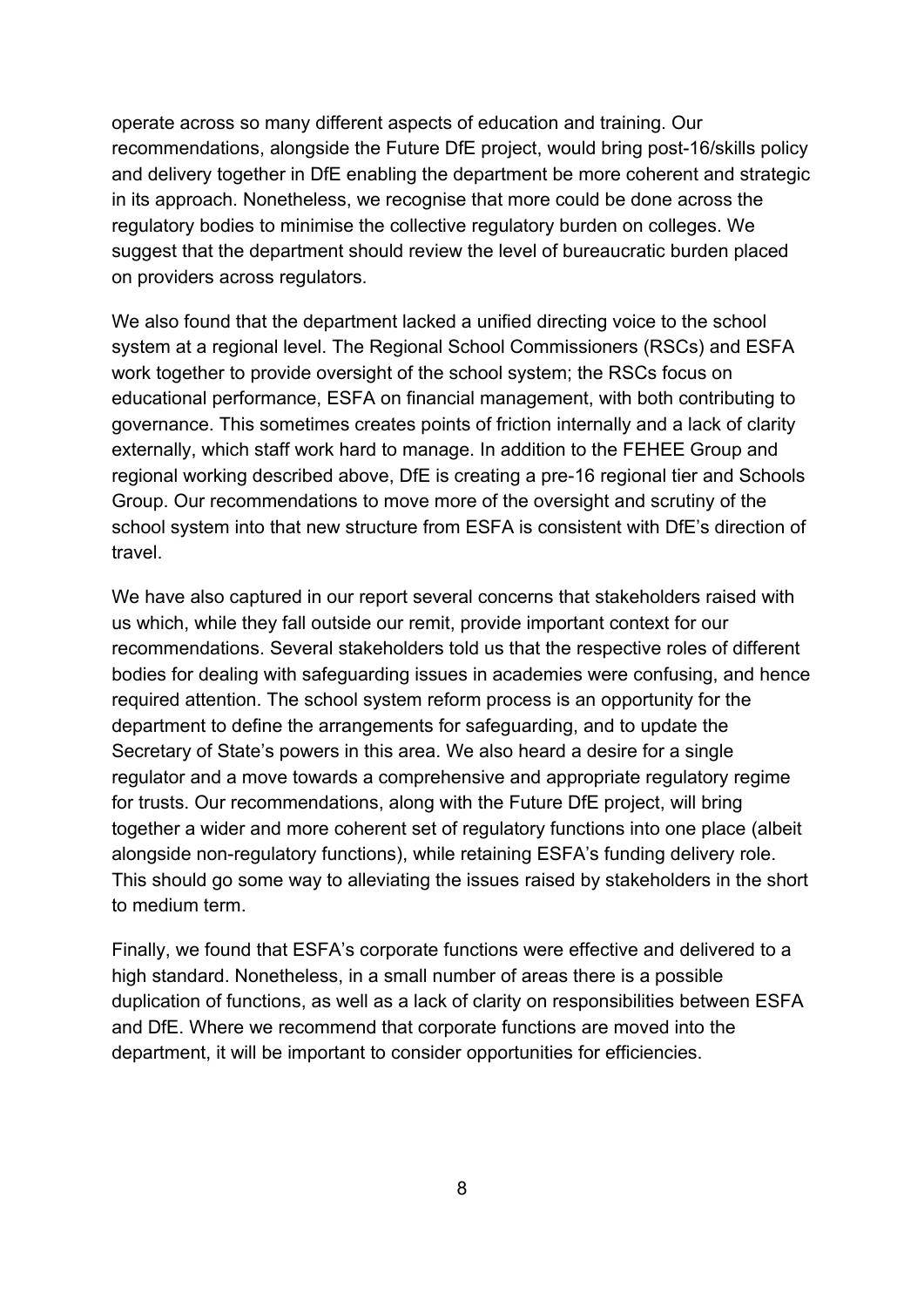### <span id="page-8-0"></span>**Key recommendations**

A complete list of our recommendations is attached. We set out our key recommendations below.

We recommend that FSFA should remain an ALB. We further recommend that ESFA should refocus on its core funding delivery role, centred on the funding cycle (which in its entirety covers data – allocation – payment – contracts –financial management) as well as assurance and compliance. Holding these functions together will enable the new agency to consider (and report on) not just how funds are disbursed, but how they are used.

Flowing from our recommendation that ESFA should refocus on funding delivery, we recommend that all post-16 skills policy and implementation within ESFA should move to DfE. Apprenticeships Directorate (retaining both its budget holder and manager roles) and Professional and Technical Education Directorate (PTE) should move end-to-end into the FEHEE Group. Further Education Directorate (FED) should also move into DfE; its functions should be allocated to the FEHEE Group or to post-16 regional working, depending on broader design decisions on the purpose and form of the FEHEE Group and post-16 regional working.

We recommend that the department should have a unified directing voice at a regional level. We have contributed to the current Future DfE project which is bringing together functions in the regional tier, and which will resolve the form and nature of that directing voice.

Flowing from our recommendation that ESFA should refocus on funding delivery, we recommend that the functions in Academies and Maintained Schools Directorate (AMSD) not linked to the funding delivery role, and not required by ESFA's AO to provide assurance, should move to the new pre-16 regional tier in DfE. This covers non-financial regulatory functions for academies and the functions related to school and trust non-financial governance. Moving these functions to the pre-16 regional tier will help the department to think, act and partner much better locally and regionally and will enable more strategic conversations with the schools sector. The funding delivery functions including the compliance and assurance functions currently in AMSD should remain in ESFA to provide assurance to ESFA's AO. Nonetheless, there is an important point of principle that all substantive engagement with the schools sector should be agreed in advance and coordinated with the new regional tier, rather than carried out unilaterally by the ESFA.

Funding Directorate and Provider Market Oversight Directorate (except for its overall responsibility for the Academy Trust Handbook, which has evolved from a purely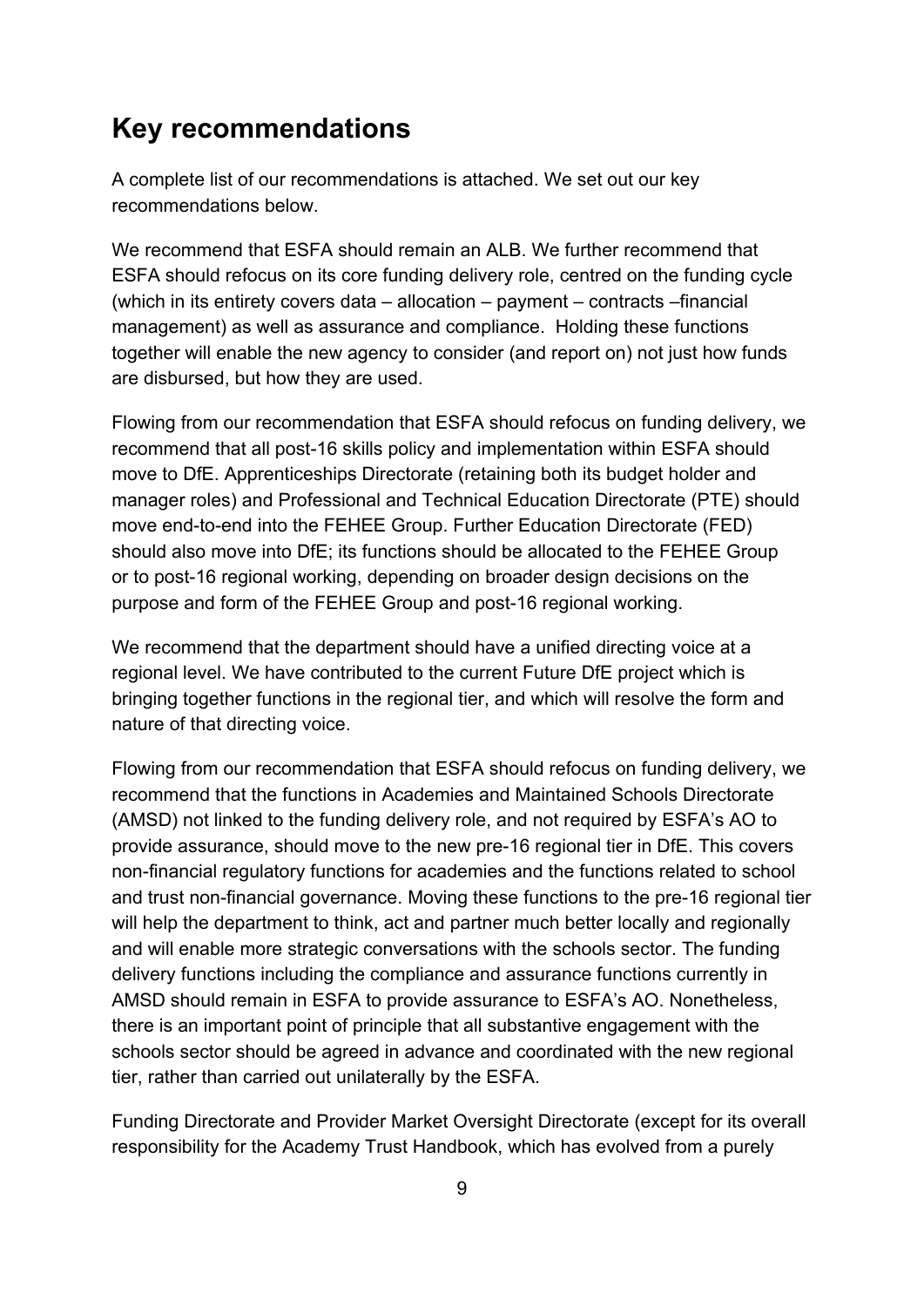financial document to have a broader financial and governance focus and therefore should be owned by DfE) should remain in the refocused agency. Their funding, financial assurance, compliance, specialist restructuring, and counter fraud capabilities support ESFA's core funding delivery role and the ESFA CEO in discharging their AO responsibilities.

We explored what functions and capabilities might move from DfE into the new agency. We noted the success of DfE's payment's function<sup>3</sup>, delivering payments accurately and on time. Given this, and risks of disrupting this critical service, we concluded that it should remain with DfE, though the case for moving the function into the refocused agency should be kept under review. We also concluded that, in the longer term, the department should work towards transferring responsibilities for management of the £8 billion of funding to education settings currently led by teams across DfE into the new agency. In the medium term, those teams should leverage ESFA's expertise by using their grant management platform.

We recommend that only those corporate functions central to the successful delivery of the core funding delivery role and the ESFA CEO's AO responsibilities should remain in the new agency.

We make several recommendations around governance. These seek to clarify the relationship between ESFA and DfE and establish clear lines of accountability. These include creating a dedicated sponsorship function for ESFA to provide a comprehensive mechanism for overarching performance oversight, collaborative reprioritisation, and enabling collaborative working and learning across ESFA and DfE teams. We also recommend that ESFA should review its internal governance arrangements so that they are tailored to the new agency's role and can continue to provide robust and efficient oversight.

Our focus through the review leaned more towards effectiveness than towards efficiency – while recognising that both are important. Issues of efficiency will in the main need to be addressed in implementation – our recommendations will deliver a significantly different future agency, so any efficiency assessment would have been backward looking and of limited future relevance. We also found that meaningful efficiency benchmarking to be extremely challenging within the time and resources available to us. That said, we saw no area of ESFA operations which was clearly over-resourced.

<sup>3</sup> DfE currently makes payments totalling around £100 billion a year to education settings in England, sector bodies such as the Student Loan Company and the Office for Students, and suppliers of goods and services. Around £60 billion of this is calculated and instructed by the ESFA.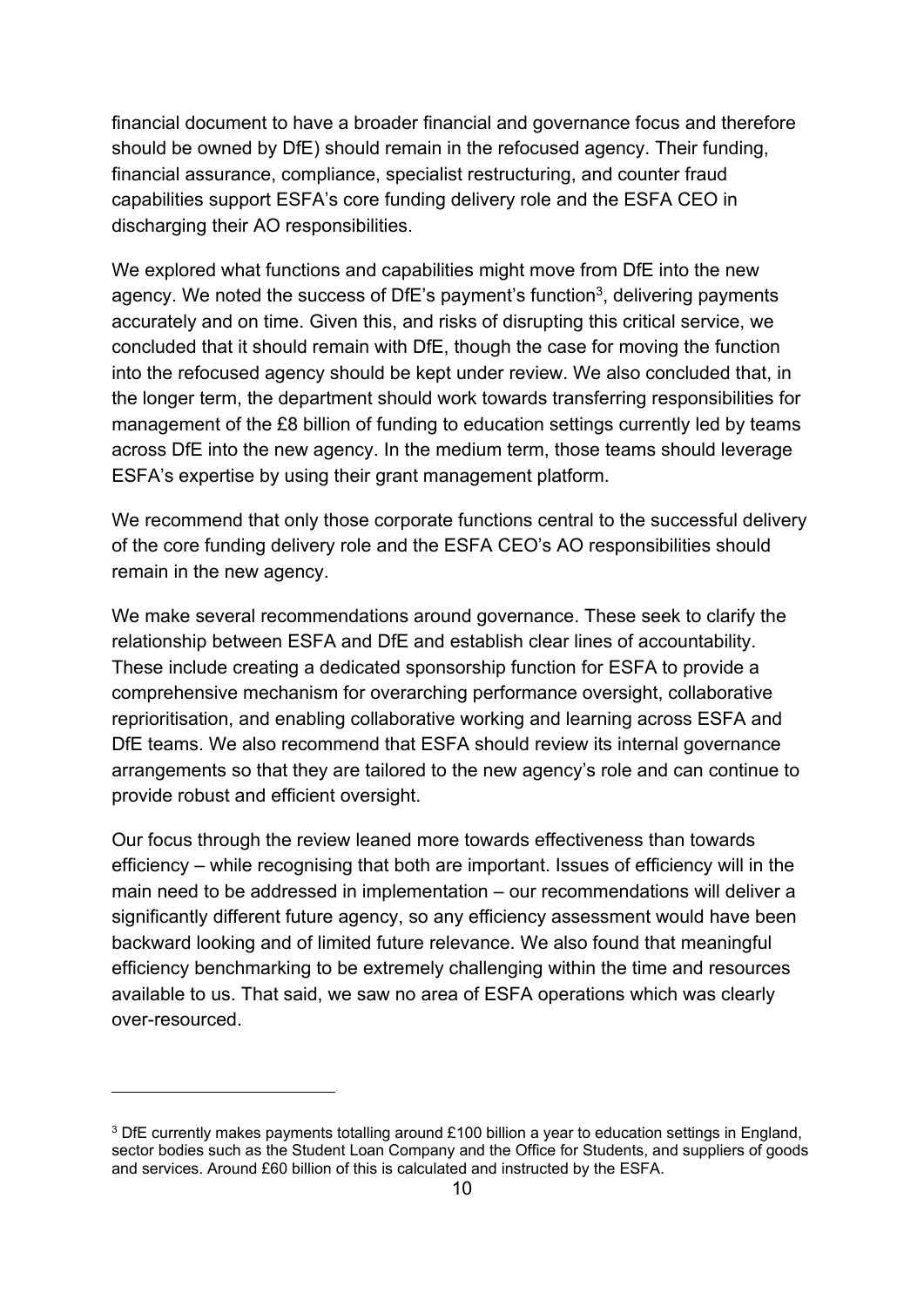In line with the Public Sector Equality Duty (PSED), we carried out an equality impact assessment to examine whether any of our recommendations could impact individuals with protected characteristics (both ESFA's users and ESFA staff). Based on discussions with users and staff, we concluded that none of the recommendations will disproportionately impact individuals with protected characteristics. ESFA and DfE should continue to consider PSED as they implement our recommendations, in the wider context of the Future DfE change programme.

#### <span id="page-10-0"></span>**Potential benefits and the future agency**

We believe these recommendations could deliver a number of important benefits to ESFA's users (schools, colleges and other providers, and employers):

- a. **An agency focused on its critical funding delivery role.** Refocusing the agency ensures that executive and non-executive leadership will be concentrated on maintaining excellent performance in funding delivery. This will provide a strong foundation for, potentially, taking on additional funding delivery responsibilities from DfE in the future, as set out in our recommendations
- b. **A more coherent and effective approach to meeting employer and labour market needs** by bringing together all post-16 policy and delivery functions in one place within DfE
- c. **A unified departmental voice at a regional level on pre-16 issues** by supporting the creation of a new pre-16 regional tier
- d. **Reducing bureaucracy** by clarifying the roles and responsibilities of various bodies in both the school and post-16 system, and by seeking ways to minimise the collective regulatory burden
- e. **Greater transparency around what ESFA and DfE do, and why**

If our recommendations are accepted, the new agency will be more tightly focused than the current ESFA. It will comprise funding delivery, assurance and accountability functions – making sure that public funds are properly spent, and that value for money for the taxpayer is achieved, while helping to ensure the financial health and sustainability of providers. It will have tailored internal governance arrangements (built around its own AO, Management Board and NEDs) and a clearer relationship with DfE. It will be smaller (as colleagues working on post-16 skills and in other areas move into DfE); we estimate the new agency will have around 750-800 staff, but this is subject to further work and the exact figure will need to be determined in implementation. It will be essential to retain the undoubted pride that staff have in working for ESFA, with its strong, focused, and successful ability to deliver core funding and oversight functions. It will also be important to ensure that ESFA colleagues are supported through any changes arising from our recommendations (and from the wider Future DfE project), and that ESFA and DfE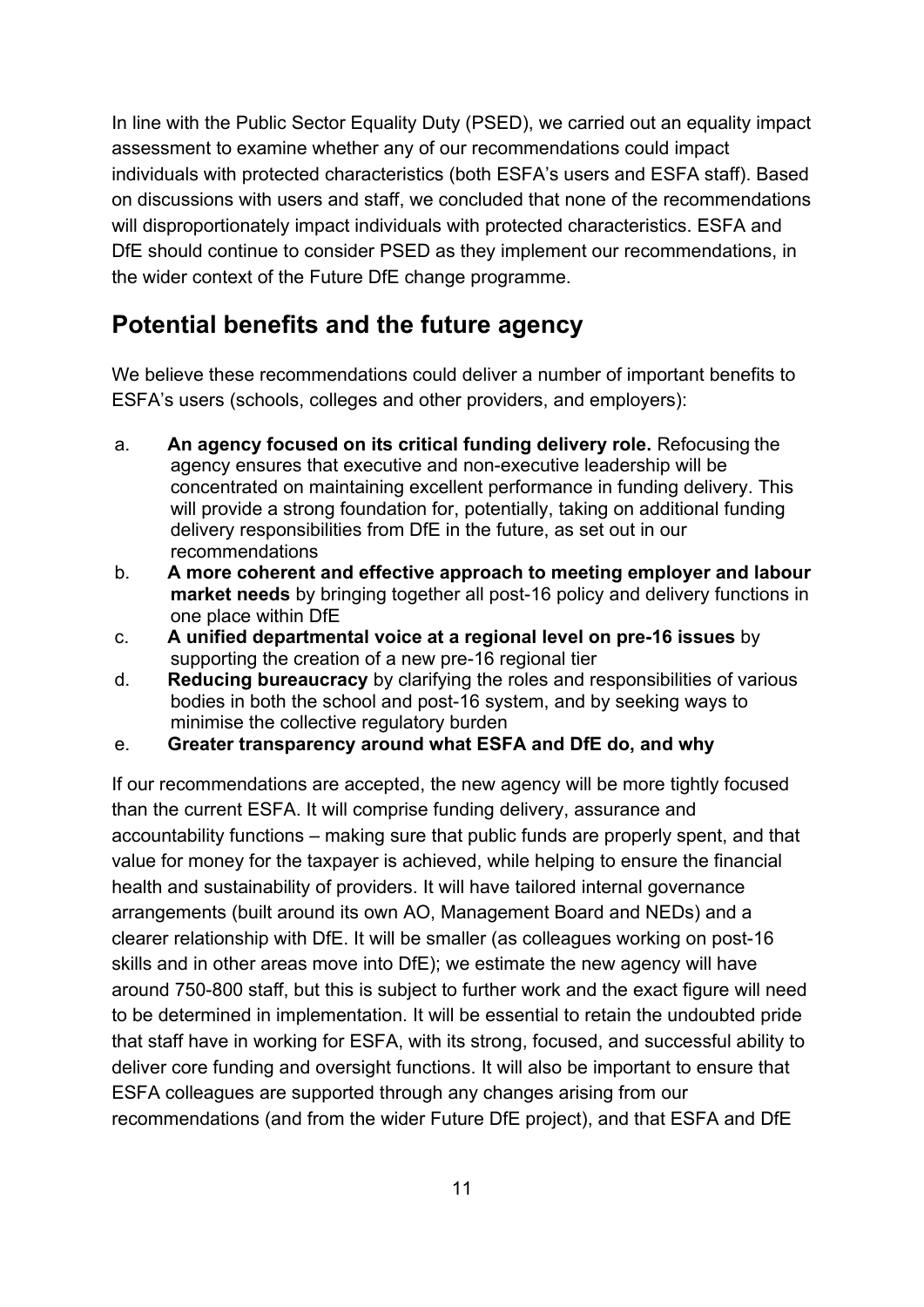colleagues are supported to work collaboratively within the new structures and boundaries set out in this report, building on existing cooperation.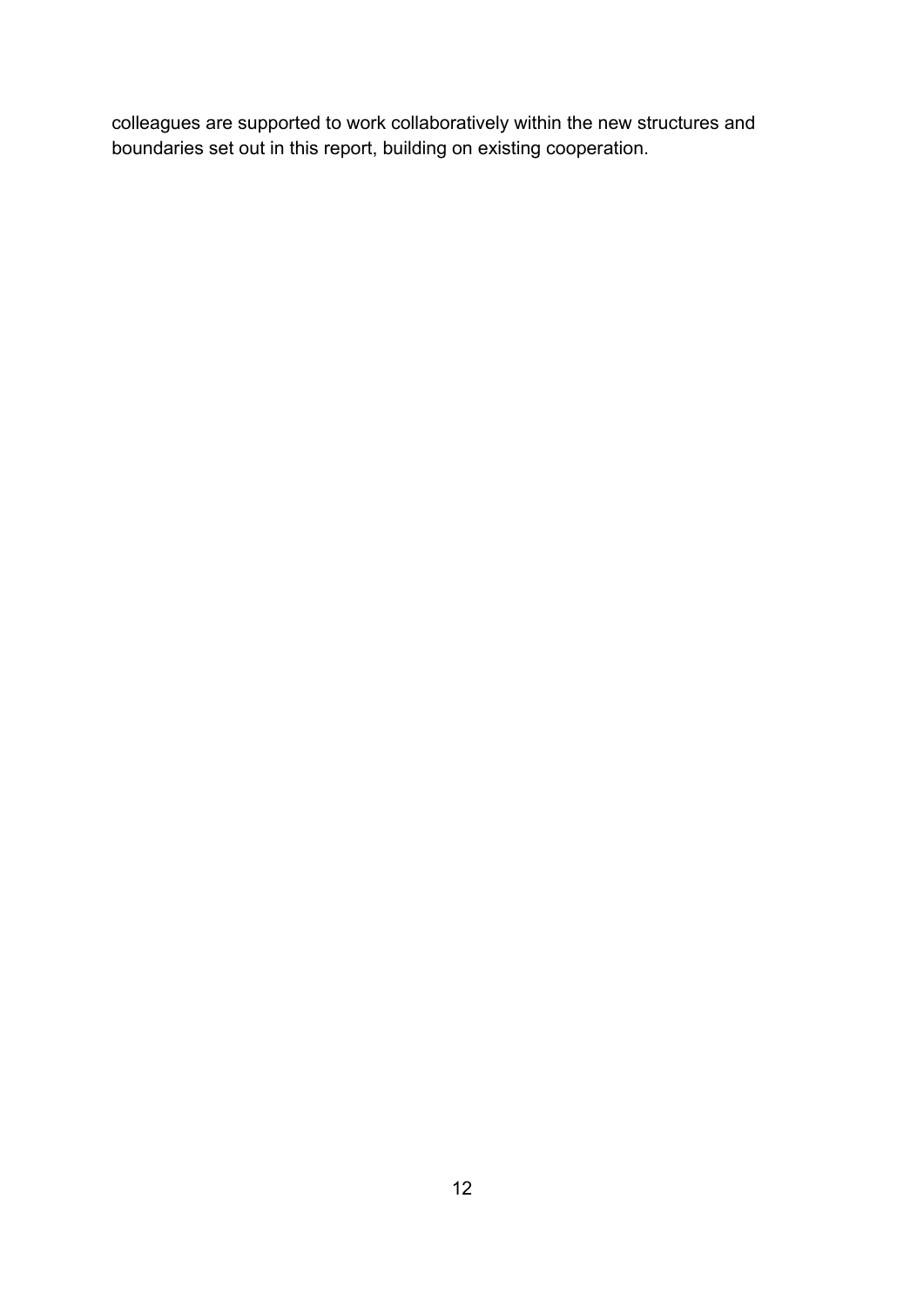# <span id="page-12-0"></span>**Annotated list of recommendations**

| Rec.<br>Ref.<br>No. | Recommendation                                                                                                                                                                                                                                                                                                                                                                                                                                                                                                                                                                                                                                                                                          | <b>Explanatory Text</b>                                                                                                                                                                                                                                                                                                                                                                                                                                                                                                                                                                                                                                |
|---------------------|---------------------------------------------------------------------------------------------------------------------------------------------------------------------------------------------------------------------------------------------------------------------------------------------------------------------------------------------------------------------------------------------------------------------------------------------------------------------------------------------------------------------------------------------------------------------------------------------------------------------------------------------------------------------------------------------------------|--------------------------------------------------------------------------------------------------------------------------------------------------------------------------------------------------------------------------------------------------------------------------------------------------------------------------------------------------------------------------------------------------------------------------------------------------------------------------------------------------------------------------------------------------------------------------------------------------------------------------------------------------------|
| 1                   | We recommend that there should<br>continue to be an Arms Length<br>Body (ALB).                                                                                                                                                                                                                                                                                                                                                                                                                                                                                                                                                                                                                          | ESFA currently operates as an ALB of<br>DfE. We considered whether the ESFA<br>met the Cabinet Office's three tests to<br>exist as an ALB, and a range of<br>alternate delivery models. We<br>concluded that ESFA's core funding<br>delivery role met at least one of the<br>three tests, and that it should continue<br>to operate as an ALB. This model<br>ensures that ESFA's critical funding<br>delivery role continues to have robust<br>dedicated governance and direct<br>access to specialist support. It also<br>minimises disruption and ultimately<br>reduces risks that end-users are<br>adversely affected by organisational<br>changes. |
| $\overline{2}$      | We recommend that a<br>senior sponsor is appointed and<br>a sponsorship team created as soon<br>as practical, and at the latest by 1<br>April 2022. The senior sponsor and<br>the sponsorship team should<br>develop an action plan for agreed<br>recommendations and monitor and<br>champion their implementation,<br>working closely with the Future DfE<br>project, DfE and ESFA senior<br>leaders and human resources<br>colleagues. The sponsorship team<br>should conduct a review of the<br>implementation of agreed<br>recommendations by 1 April 2023:<br>this should include an assessment<br>of how the agency has scaled back<br>to a proportionate level, in line with<br>recommendations. | This recommendation addresses the<br>next steps towards implementation.<br>Detailed recommendations on<br>sponsorship are provided in<br>recommendations 41 onwards. With<br>the level of change proposed,<br>alongside the recognised benefits of<br>effective sponsorship functions, it is<br>crucial that such a function is in place<br>as soon as possible. The sponsorship<br>function should oversee<br>implementation across all our<br>recommendations.                                                                                                                                                                                       |
| 3                   | We recommend that the<br>Government Internal Audit Agency<br>review the risks around change<br>implementation, including interfaces                                                                                                                                                                                                                                                                                                                                                                                                                                                                                                                                                                     | If our recommendations are accepted,<br>the interfaces between DfE and the<br>new agency will be substantially<br>different. A GIAA review would provide                                                                                                                                                                                                                                                                                                                                                                                                                                                                                               |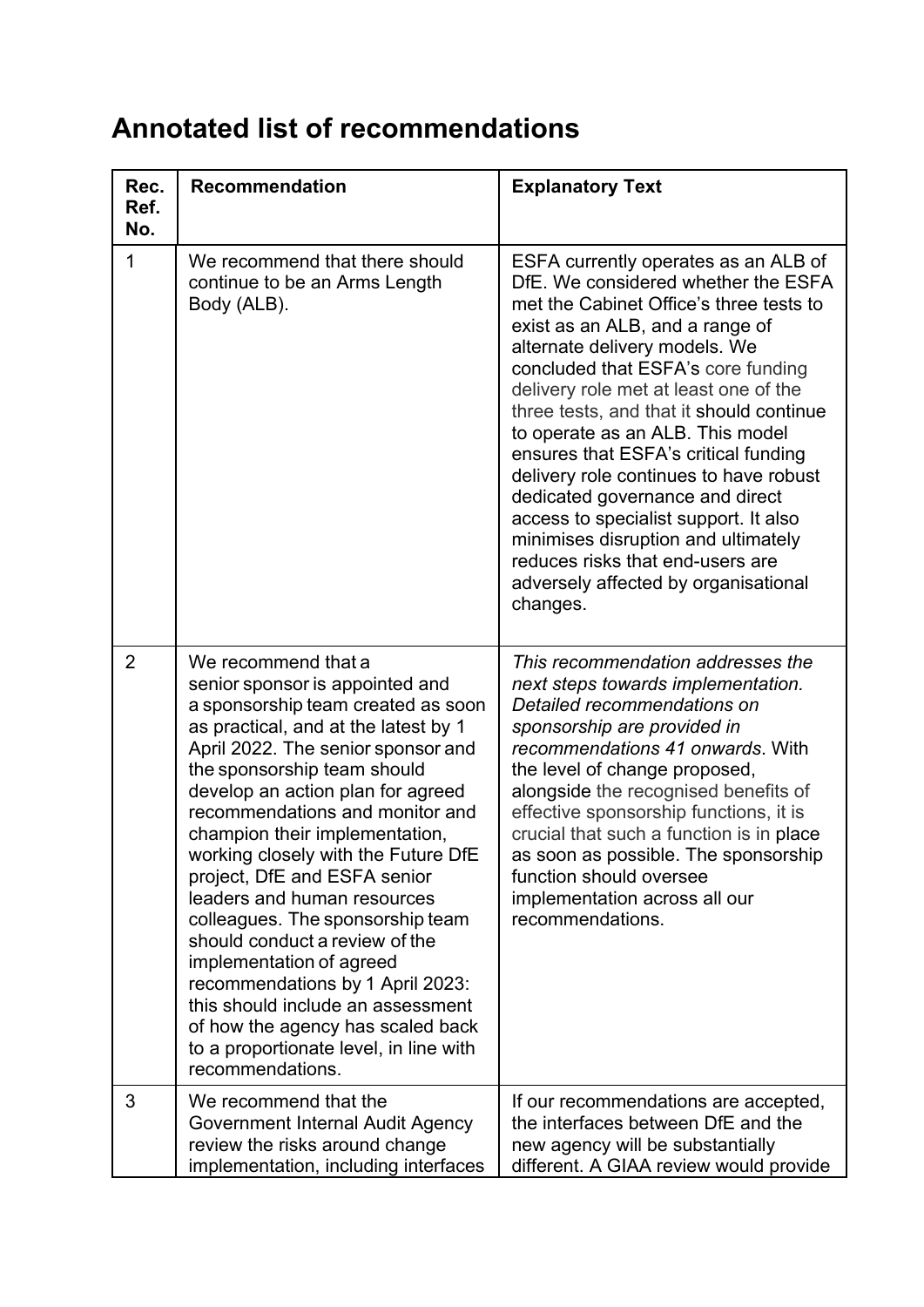|                | between DfE and ESFA, during<br>2022, to assure the seamless<br>transfer of people, budgets, and<br>accountabilities, and that the<br>implementation of<br>recommendations is on track.                                                                                                                                                   | helpful scrutiny of change<br>implementation.                                                                                                                                                                                                                                                                                                                                                                                  |
|----------------|-------------------------------------------------------------------------------------------------------------------------------------------------------------------------------------------------------------------------------------------------------------------------------------------------------------------------------------------|--------------------------------------------------------------------------------------------------------------------------------------------------------------------------------------------------------------------------------------------------------------------------------------------------------------------------------------------------------------------------------------------------------------------------------|
| 4              | We recommend that ESFA should<br>refocus on its core funding delivery<br>role.                                                                                                                                                                                                                                                            | ESFA has a wide range of<br>responsibilities - including post 16<br>policy development, and pre 16 roles<br>on safeguarding, complaints and<br>admissions - which go well beyond<br>what would be expected in a funding<br>agency. While ESFA has been able to<br>deliver these responsibilities, the sheer<br>breadth of its current role risks<br>distracting from its core funding<br>delivery role and confuses customers. |
| 5              | We recommend all post-16/skills<br>policy and implementation within<br>ESFA should move to DfE to sit in<br>one portfolio.                                                                                                                                                                                                                | The current split of policy<br>responsibilities across DfE and ESFA<br>makes a strategic overview across<br>skills policy and products more difficult<br>to achieve. Bringing together all post-<br>16 policy and delivery work makes it<br>possible for DfE to take a more<br>coherent and effective approach to<br>meeting employer and labour market<br>needs.                                                              |
| 6              | We recommend that external input<br>from people with the right expertise<br>remains within existing programme<br>governance for apprenticeships and<br>T Levels. In the early stages of<br>implementation this might<br>conveniently involve continuing to<br>use ESFA non-executive directors<br>where they have the right<br>expertise. | We recognise that the post-16 areas<br>within ESFA have benefitted from the<br>external scrutiny and input from ESFA<br>audit and risk committee and ESFA<br>management board members,<br>particularly on apprenticeships and T<br>Levels. It is important that these<br>programmes continue to benefit from<br>external scrutiny.                                                                                             |
| $\overline{7}$ | We recommend that regional/<br>territorial teams in ESFA's Further<br><b>Education Directorate should move</b><br>to DfE and be brought into new<br>post-16 regional working.                                                                                                                                                             | Bringing post-16 regional functions into<br>DfE aligns with recommendation 5 that<br>all post-16/skills policy and<br>implementation should move to DfE.<br>Placing both post-16 policy and<br>delivery in DfE provides an opportunity<br>for DfE to create a stronger connection<br>between policy, delivery, and<br>providers. It will also help DfE achieve<br>a more coherent and unified voice<br>across post-16.         |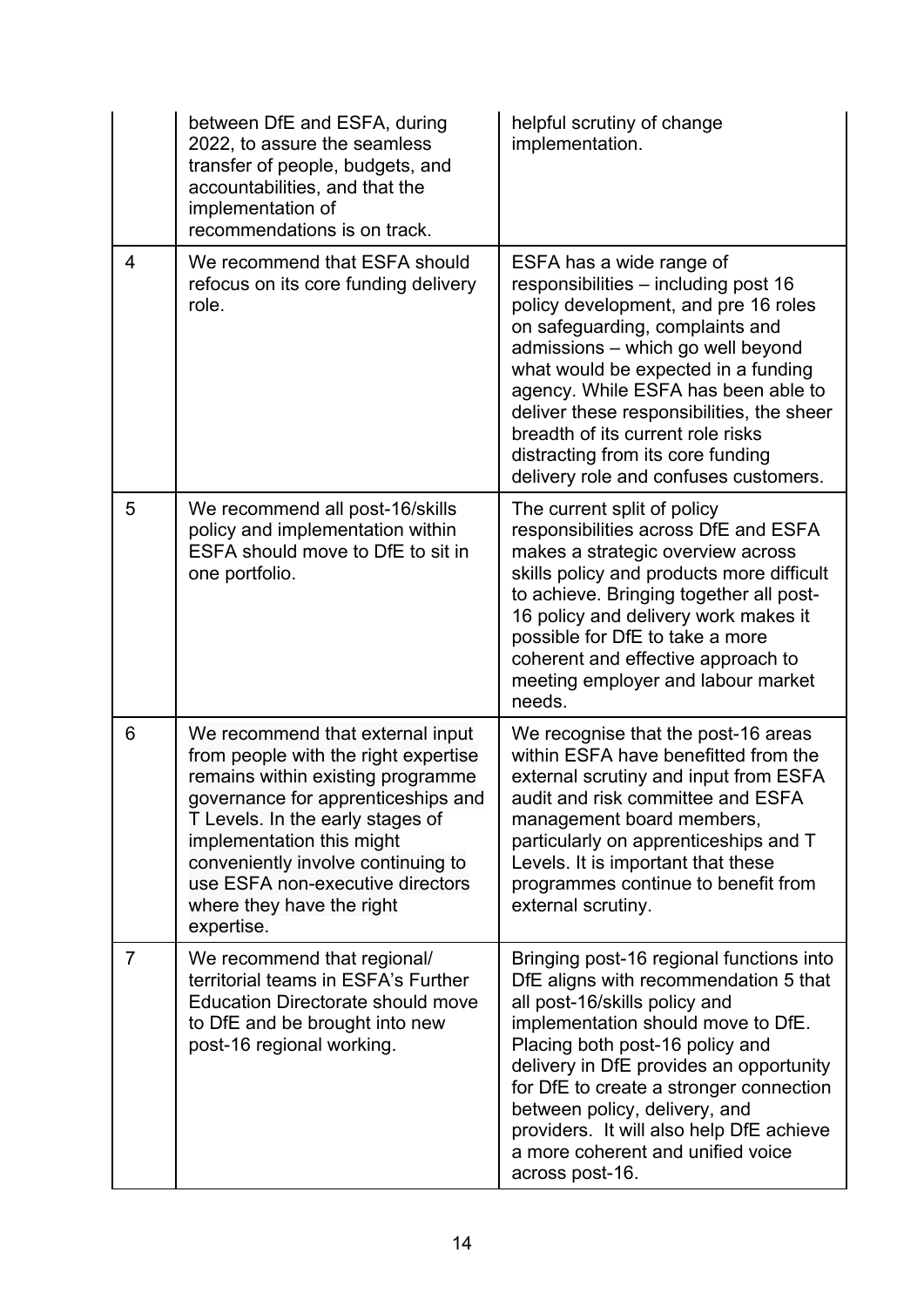| 8  | We recommend there should be a<br>review of post-16 regional function<br>alongside structural design taking<br>place as part of the Future DfE<br>project. This review should consider<br>DfE priorities including skills reform<br>and levelling up.                                                        | Both internal and external<br>stakeholders recognised the breadth of<br>knowledge and scope required of<br>those currently working in outward-<br>facing roles in the post-16 area. The<br>design of post-16 regional working as<br>part of the Future DfE transformation<br>programme provides a clear<br>opportunity to align and focus regional<br>functions to DfE priorities.                                                                                                                                                                                                                                                                                                                                                                                                                                                     |
|----|--------------------------------------------------------------------------------------------------------------------------------------------------------------------------------------------------------------------------------------------------------------------------------------------------------------|----------------------------------------------------------------------------------------------------------------------------------------------------------------------------------------------------------------------------------------------------------------------------------------------------------------------------------------------------------------------------------------------------------------------------------------------------------------------------------------------------------------------------------------------------------------------------------------------------------------------------------------------------------------------------------------------------------------------------------------------------------------------------------------------------------------------------------------|
| 9  | We recommend that sponsorship of<br>the Institute for Apprenticeships and<br><b>Technical Education (IfATE) should</b><br>move to DfE. The senior sponsor<br>role should sit with the appropriate<br>director in the Further Education,<br><b>Higher Education and Employers</b><br>(FEHEE) Group.           | This recommendation aligns to our<br>recommendation to bring all post-16/<br>skills policy and implementation into<br>one place within DfE.                                                                                                                                                                                                                                                                                                                                                                                                                                                                                                                                                                                                                                                                                            |
| 10 | We recommend that further work is<br>done as part of school system<br>reform to create a more strategic<br>and shared understanding of<br>responsibilities between DfE, ESFA,<br>and Ofsted, and that the outcomes<br>of this work are communicated<br>widely.                                               | The role of various bodies in the<br>school system is unclear to providers.<br>Clarifying roles and responsibilities will<br>simplify the school system<br>environment, reduce bureaucracy,<br>lead to a better understanding of who<br>does what, and enable better delivery<br>of government objectives.                                                                                                                                                                                                                                                                                                                                                                                                                                                                                                                             |
| 11 | We recommend that the<br>department should have a unified<br>directing voice at a regional level.<br>We have contributed to the current<br><i>Future DfE</i> project which is bringing<br>together functions in the regional<br>tier, and which will resolve the form<br>and nature of that directing voice. | <b>ESFA and Regional Schools</b><br>Commissioners work together to<br>provide oversight of the academies<br>system. There are strong and<br>collaborative ways of working between<br>ESFA and the RSCs. However, whilst<br>there are clearly many occasions when<br>it works well, there is clearly room for<br>improvement. The separation of<br>functions on education performance,<br>governance, and finance impacts on<br>both staff and stakeholders and makes<br>it harder for the department to look at<br>and engage with the school system in<br>a rounded way. Combined with the<br>relationship between DfE, ESFA, and<br>Ofsted as described in the previous<br>recommendation, this creates difficulty<br>for both the system and how DfE<br>engages with it, creating a perception<br>that there is a lack of a unified |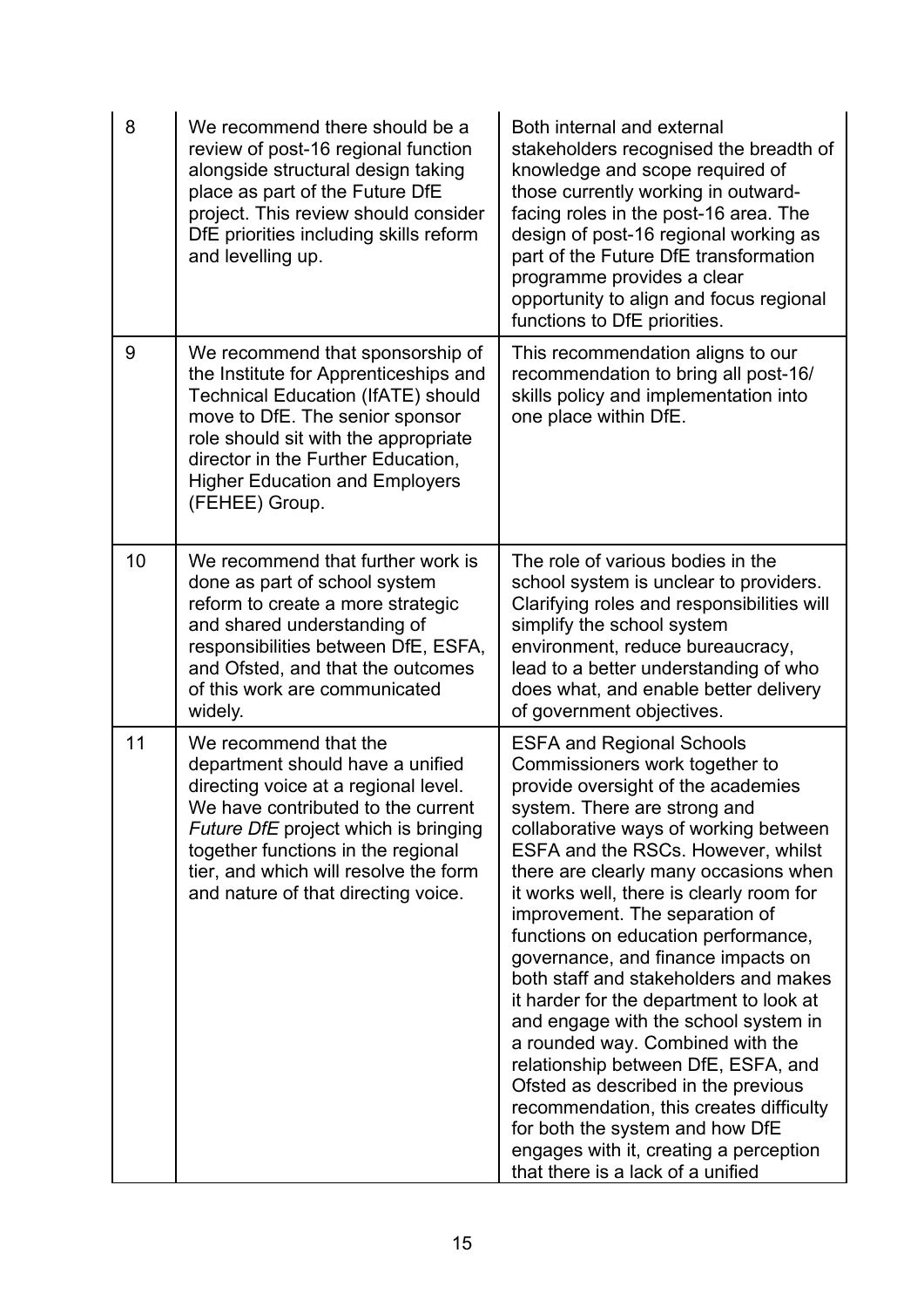|    |                                                                                                                                                                                                                                                                                                                                                                                                                                                                                                                                                                                                     | directing voice at a regional level. Our<br>recommendation that the department<br>should have a directing voice reflects<br>the proposals at the heart of the Future<br>DfE project to become a department<br>that thinks, acts and partners much<br>better locally and regionally.                                                                                                                                                                                                                                                                                                                                                                                                                                                                                                                                                                                                         |
|----|-----------------------------------------------------------------------------------------------------------------------------------------------------------------------------------------------------------------------------------------------------------------------------------------------------------------------------------------------------------------------------------------------------------------------------------------------------------------------------------------------------------------------------------------------------------------------------------------------------|---------------------------------------------------------------------------------------------------------------------------------------------------------------------------------------------------------------------------------------------------------------------------------------------------------------------------------------------------------------------------------------------------------------------------------------------------------------------------------------------------------------------------------------------------------------------------------------------------------------------------------------------------------------------------------------------------------------------------------------------------------------------------------------------------------------------------------------------------------------------------------------------|
| 12 | We recommend that the funding<br>delivery functions including the<br>compliance and assurance<br>functions currently in Academies<br>and Maintained Schools Directorate<br>should remain in the refocused<br>agency to provide assurance to the<br><b>Accounting Officer.</b>                                                                                                                                                                                                                                                                                                                       | Funding delivery is a spectrum and<br>covers functions beyond the<br>distribution of funding such as financial<br>assurance and compliance. There are<br>functions that are intrinsically linked to<br>funding delivery and allocations that<br>are critical to ensuring value for<br>money, overall affordability, and<br>providing assurance that funds are<br>spent appropriately. The Accounting<br>Office of ESFA needs oversight of<br>these functions and we are therefore<br>recommending they should stay in<br>ESFA, but with governance<br>arrangements in place to ensure<br>effective joint working with the new<br>regional tier. These arrangements<br>should be based on the principle of a<br>single interface with the department<br>and all substantive engagement with<br>the schools' sector should be agreed<br>in advance and coordinated with the<br>regional tier. |
| 13 | We recommend that, in keeping<br>with our finding that ESFA should<br>focus on funding delivery, the<br>functions in Academies and<br>Maintained Schools Directorate not<br>linked to the funding delivery role,<br>and not required by ESFA's<br>Accounting Officer to provide<br>assurance, should move to DfE.<br>This means that the non-financial<br>regulatory functions for academies<br>and the functions related to<br>school/trust governance should<br>move to DfE's pre-16 regional tier,<br>as should new trust and free school<br>activity, UTC engagement, and<br>networking events. | Taking the academies non-financial<br>oversight and accountability<br>responsibility out of ESFA will enable<br>ESFA to focus on its core funding role<br>and will also further strengthen the<br>unified directing voice.                                                                                                                                                                                                                                                                                                                                                                                                                                                                                                                                                                                                                                                                  |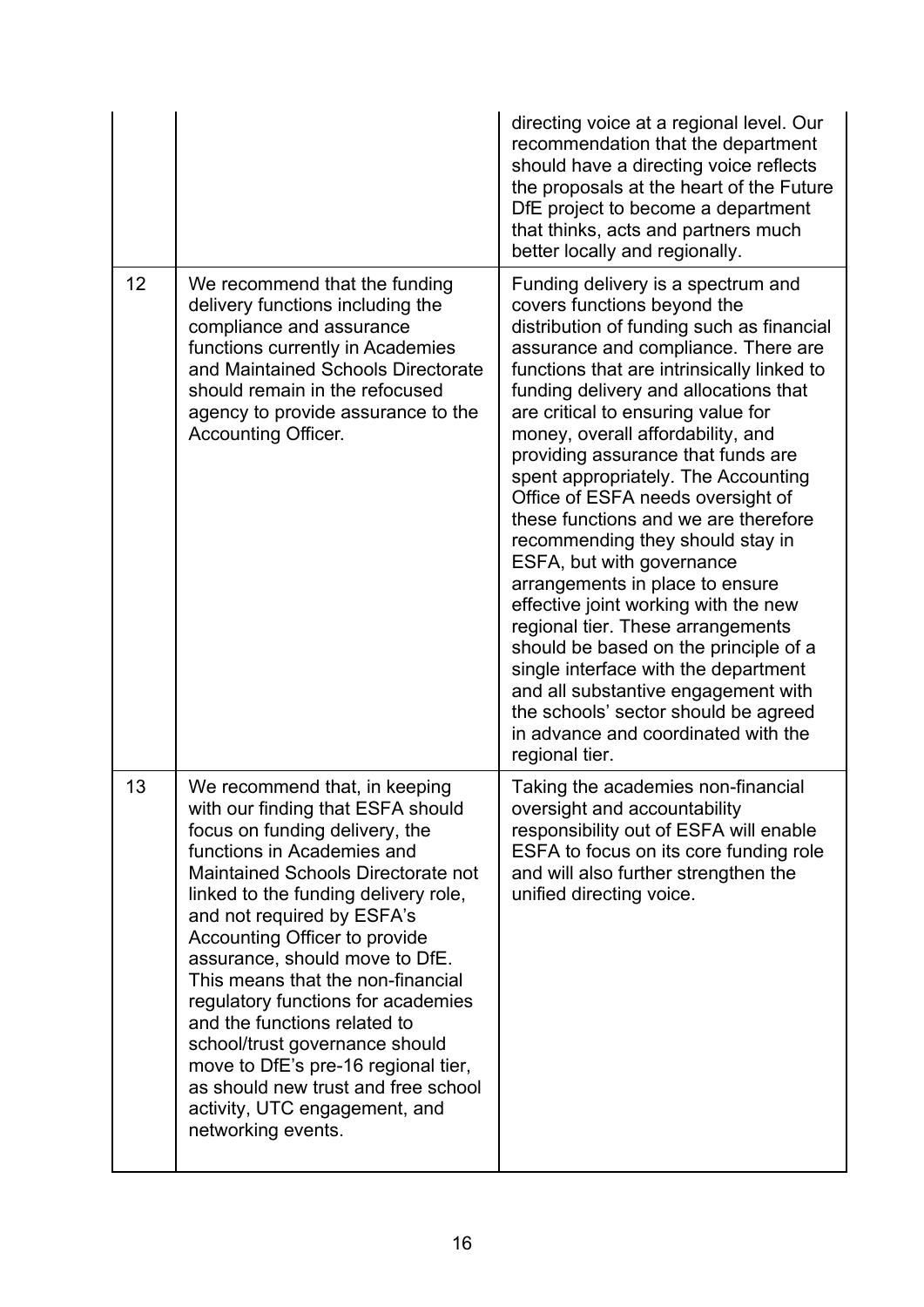| 14 | We recommend that 12 months<br>after implementation the Director<br>General of the DfE regional tier and<br>ESFA's senior sponsor should<br>review with ESFA's Chief Executive<br>Officer whether the pre-16<br>arrangements are working<br>effectively. | The joint work between the pre-16<br>regional tier and ESFA will be key to<br>ensuring the department has a unified<br>directing voice at a regional level. The<br>new arrangements should be reviewed<br>following implementation to ensure<br>that they are working effectively.                                                                                                                                                                                                                                                                                                                                                                                                                                                                                                  |
|----|----------------------------------------------------------------------------------------------------------------------------------------------------------------------------------------------------------------------------------------------------------|-------------------------------------------------------------------------------------------------------------------------------------------------------------------------------------------------------------------------------------------------------------------------------------------------------------------------------------------------------------------------------------------------------------------------------------------------------------------------------------------------------------------------------------------------------------------------------------------------------------------------------------------------------------------------------------------------------------------------------------------------------------------------------------|
| 15 | We recommend DfE considers<br>bringing the complaints functions<br>for maintained schools and<br>academies together in a fully<br>centralised complaints system<br>within the department.                                                                | Complaints about schools are currently<br>dealt with by different parts of the<br>department depending on the type of<br>school - the School Complaints Unit<br>(SCU) for maintained schools and the<br><b>Academies Complaints and Customer</b><br>Insight UNIT (ACCIU) for academies.<br>Work is underway to align the policy<br>positions on complaints; bringing the<br>functions together would underpin this<br>emerging joint policy approach.                                                                                                                                                                                                                                                                                                                               |
| 16 | We recommend that the ESFA's<br>Funding Directorate - including on<br>balance its dedicated digital funding<br>service - should remain in the<br>refocused agency                                                                                        | The Funding Directorate's work will be<br>central to the operation of the<br>refocused agency. We weighed the<br>benefits of the DDaT matrix model with<br>the benefits of the ESFA CEO having<br>certain dedicated digital and data<br>services under their direct control.<br>ESFA's CEO is in a unique position of<br>having AO responsibility for funding<br>delivery, and their ability to fulfil this<br>responsibility is critically dependent on<br>certain digital and data services. We<br>concluded that both models could<br>work. But that in order to minimise the<br>risk to the ESFA's critical funding<br>delivery service, it was important for<br>ESFA's CEO to retain the right to<br>deploy their own digital funding service<br>capability within the agency. |
| 17 | We recommend that Funding<br>Directorate should retain its current<br>responsibilities for payments to<br>apprenticeships providers and<br>through the European Social Fund.                                                                             | We highlight these areas of work as<br>responsibility for them could follow the<br>wider responsibilities for<br>Apprenticeships and ESF out of ESFA.<br>But we conclude that the risk of<br>disrupting effective apprenticeship<br>operations and the ESF programme as<br>it closes, means that Funding<br>Directorate should retain<br>responsibility.                                                                                                                                                                                                                                                                                                                                                                                                                            |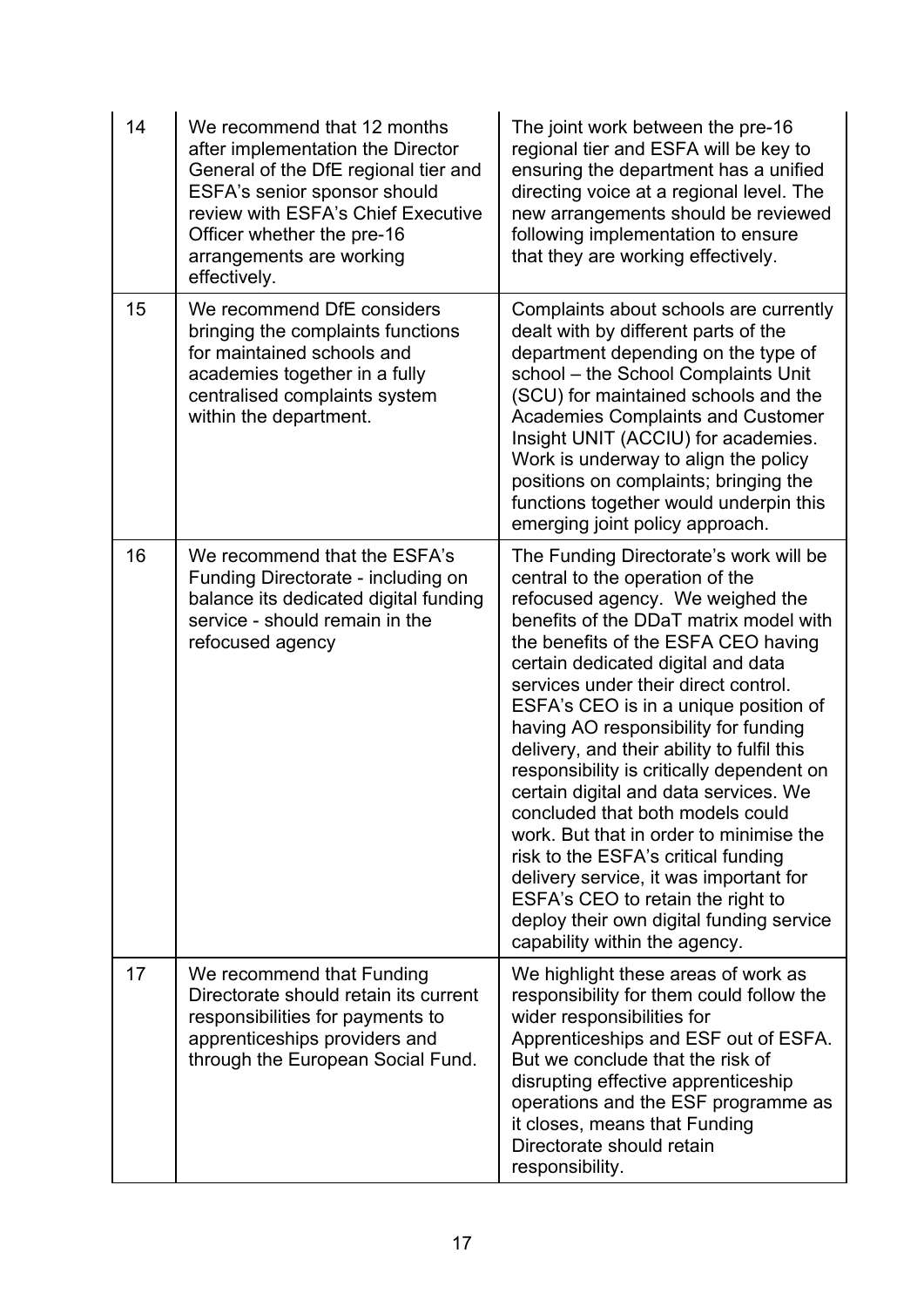| 18 | We recommend that the payments<br>function should remain within DfE.<br>This position may change as part of<br>future changes to the current<br>operating environment, and should<br>therefore be reviewed periodically                                                                                                                                                                                                                                             | The DfE payments function is critical to<br>ESFA fulfilling its core funding delivery<br>role. We considered the case for<br>moving the function into ESFA but<br>concluded that this risked disrupting a<br>function that is delivering payments<br>accurately and on time across the<br>department. However, we note that the<br>situation may change in the future,<br>hence the recommendation to keep<br>under review. |
|----|---------------------------------------------------------------------------------------------------------------------------------------------------------------------------------------------------------------------------------------------------------------------------------------------------------------------------------------------------------------------------------------------------------------------------------------------------------------------|-----------------------------------------------------------------------------------------------------------------------------------------------------------------------------------------------------------------------------------------------------------------------------------------------------------------------------------------------------------------------------------------------------------------------------|
| 19 | We recommend that the payments<br>service level agreement between<br>ESFA and DfE should be revisited<br>in line with best practice and also in<br>light of the structural changes within<br>the refocused agency. Specifically,<br>the management and oversight of<br>the service level agreement should<br>be strengthened to clarify<br>expectations and set out areas of<br>responsibility for both ESFA and<br>DfE, during the entire payments' life<br>cycle. | The payments SLA underpins the<br>critical funding delivery service; it<br>should be revisited to reflect the<br>changes flowing from our review.                                                                                                                                                                                                                                                                           |
| 20 | We recommend that, in the<br>medium-term, DfE teams currently<br>responsible for the £8 billion of<br>funding to education settings should<br>leverage ESFA's expertise by using<br>the agency's grant management<br>platform. However, our view is that<br>in the longer term, DfE should work<br>towards transferring the<br>responsibility for this funding to the<br>agency.                                                                                    | The approach to grant management<br>across DfE can be inconsistent; the<br>department should utilise ESFA's<br>expertise in this area. DfE teams are<br>responsible for a large number of<br>smaller grants; transferring these to<br>ESFA will be a complex and gradual<br>process.                                                                                                                                        |
| 21 | We recommend that the Provider<br>Market Oversight Directorate's<br>financial assurance, compliance,<br>specialist restructuring, counter-<br>fraud, and supporting planning and<br>reporting functions should remain in<br>the refocused agency.                                                                                                                                                                                                                   | This comprises all the PMO functions<br>- with the exception of responsibility<br>for the Academy Trust Handbook (see<br>below). These specialist functions<br>support ESFA's core funding delivery<br>role and the ESFA CEO in discharging<br>their AO responsibilities and should<br>therefore remain in the refocused<br>agency.                                                                                         |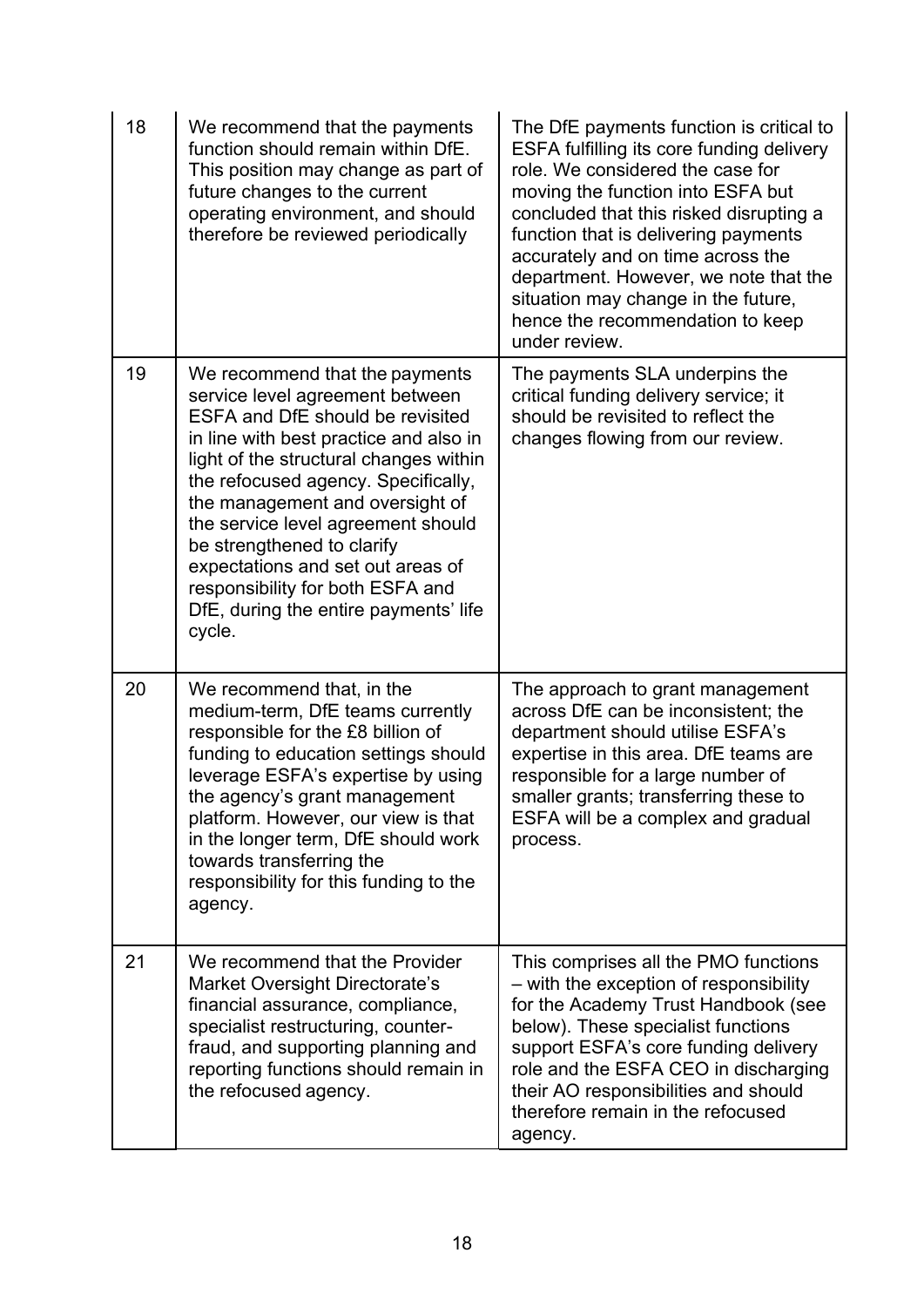| 22 | We recommend that ownership of<br>the Academy Trust Handbook<br>should move to DfE's School<br>Systems, Academies and Reform<br>Directorate, unless the focus of the<br>Handbook is narrowed back<br>towards a tool for financial<br>management only.                                                                                                                                                               | The Handbook has already evolved<br>from a purely financial document to<br>have a broader financial and<br>governance focus. Its future is linked<br>to wider school system reform, hence<br>this recommendation. The agency will<br>continue to provide much of the<br>content of the Handbook, if necessary<br>at pace. It must therefore be part of<br>decision-making about the Handbook's<br>content and use.                                                               |
|----|---------------------------------------------------------------------------------------------------------------------------------------------------------------------------------------------------------------------------------------------------------------------------------------------------------------------------------------------------------------------------------------------------------------------|----------------------------------------------------------------------------------------------------------------------------------------------------------------------------------------------------------------------------------------------------------------------------------------------------------------------------------------------------------------------------------------------------------------------------------------------------------------------------------|
| 23 | We recommend that only those<br>corporate functions central to the<br>successful delivery of the core<br>funding role and ESFA's Chief<br><b>Executive Accounting Officer</b><br>responsibilities should remain in<br>ESFA. Other corporate functions<br>should be moved out and put<br>together with equivalent functions in<br>wider DfE. A shared services model<br>should be the default.                       | The nature and scale of corporate<br>functions within the refocused agency<br>should correspond to its core funding<br>delivery role and the CEO's<br>responsibilities as an Accounting<br>Officer, and be proportionate to the<br>agency's smaller size.<br>A consistently applied shared services<br>model will help clarify the lines of<br>responsibility between ESFA and DfE.<br>and offers the potential for greater<br>effectiveness and efficiency.                     |
| 24 | We recommend that DfE and ESFA<br>should review the shared services<br>that DfE provides and how those<br>services are managed, in the light<br>of our recommendations to refocus<br><b>ESFA and clarify its relationship</b><br>with DfE (and other factors such as<br>financial system changes). In some<br>cases, it will be appropriate to<br>formalise these arrangements<br>through service level agreements. | Arrangements for the provision of<br>some corporate services have<br>developed in an informal and ad hoc<br>way; though these can be effective,<br>there is a risk that arrangements<br>degrade over time. Both ESFA and<br>DfE colleagues highlighted the value of<br>more formal arrangements such as<br>service level agreements.                                                                                                                                             |
| 25 | We recommend thatembedded<br>operational communication and<br>campaigns functions should follow<br>their directorates/teams into their<br>respective organisation, both in the<br>case of those remaining in the new<br>agency (Funding, PMO and, where<br>relevant, AMSD) and those moving<br>into DfE; and<br>the new agency should continue to<br>operate an internal and external                               | ESFA's directorates have their own<br>embedded operational<br>communications and campaigns<br>functions. Where these directorates<br>move into DfE, to ensure that they<br>continue to receive the<br>communications support they require<br>and to minimise disruption, their<br>embedded communications functions<br>should also move into DfE. We note<br>that professional communicators being<br>embedded in policy teams is more the<br>exception than the rule within the |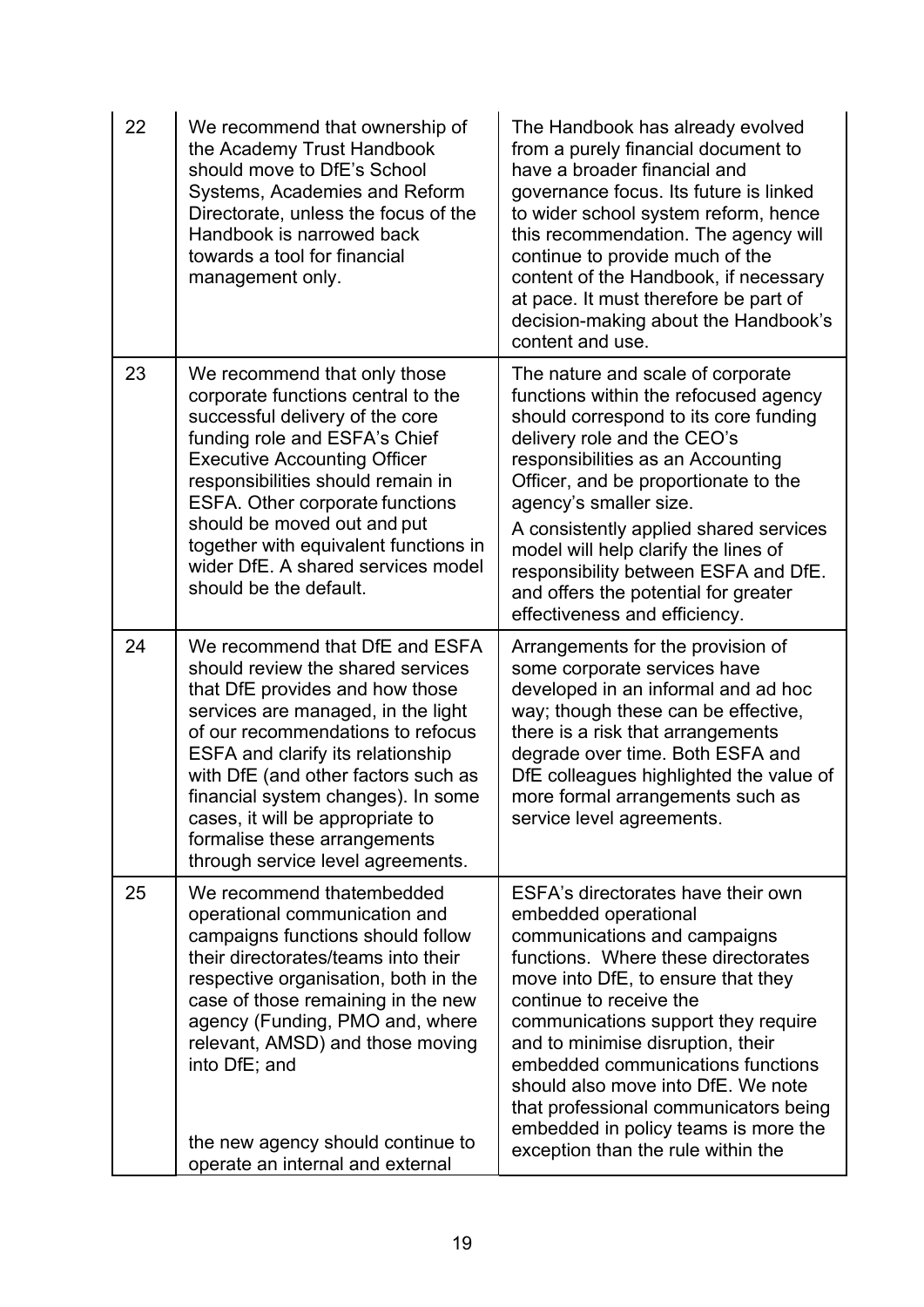|    | corporate communications function.<br>The agency's corporate<br>communications capability should<br>be reduced in size and scope,<br>reflecting the tighter focus and<br>smaller size of the agency.                                                                                                                                                                                                                                                                      | department. This will be for the<br>department to reflect on further.<br>The new agency will continue to<br>require certain internal and external<br>corporate communications functions,<br>such as disseminating CEO<br>newsletters, updating agency-specific<br>intranet pages, managing the agency's<br>social media presence and working<br>with DfE central comms and press<br>office on external publications and<br>media issues regarding the agency<br>and its reputation. However, consistent<br>with the principle that there should be<br>a single voice, the agency should not<br>routinely be communicating with<br>providers on other matters. These<br>functions should be proportionate to<br>the agency's tighter focus and smaller<br>size. |
|----|---------------------------------------------------------------------------------------------------------------------------------------------------------------------------------------------------------------------------------------------------------------------------------------------------------------------------------------------------------------------------------------------------------------------------------------------------------------------------|----------------------------------------------------------------------------------------------------------------------------------------------------------------------------------------------------------------------------------------------------------------------------------------------------------------------------------------------------------------------------------------------------------------------------------------------------------------------------------------------------------------------------------------------------------------------------------------------------------------------------------------------------------------------------------------------------------------------------------------------------------------|
| 26 | We recommend on balance that<br><b>ESFA's Chief Executive should</b><br>retain the right to deploy their own<br>digital funding service delivery, data<br>science, and data protection and<br>cyber security functions within the<br>agency in support of their core<br>funding delivery role, in order<br>to ensure maximum control over<br>these critical capabilities. All other<br><b>Customer Experience, Digital and</b><br>Data functions should move into<br>DfE. | We weighed the benefits of the DDaT<br>matrix model with the benefits of the<br><b>ESFA CEO having certain dedicated</b><br>digital and data services under their<br>direct control. ESFA's CEO is in a<br>unique position of having AO<br>responsibility for funding delivery, and<br>their ability to fulfil this responsibility is<br>critically dependent on certain digital<br>and data services. We concluded that<br>both models could work. But that in<br>order to minimise the risk to the<br><b>ESFA's critical funding delivery</b><br>service, it was important for ESFA's<br>CEO to retain the right to deploy their<br>own digital funding service, data<br>science, and data protection and cyber<br>security capabilities within the agency.  |
| 27 | We recommend that the financial<br>planning responsibilities should<br>remain within the refocused<br>agency, albeit its sizing should be<br>reviewed to reflect the smaller remit<br>of the agency and the impending                                                                                                                                                                                                                                                     | This function will be central to the<br>refocused agency - though it should<br>be reviewed to reflect the agency's<br>smaller remit, and its adoption of DfE's<br>financial system.                                                                                                                                                                                                                                                                                                                                                                                                                                                                                                                                                                            |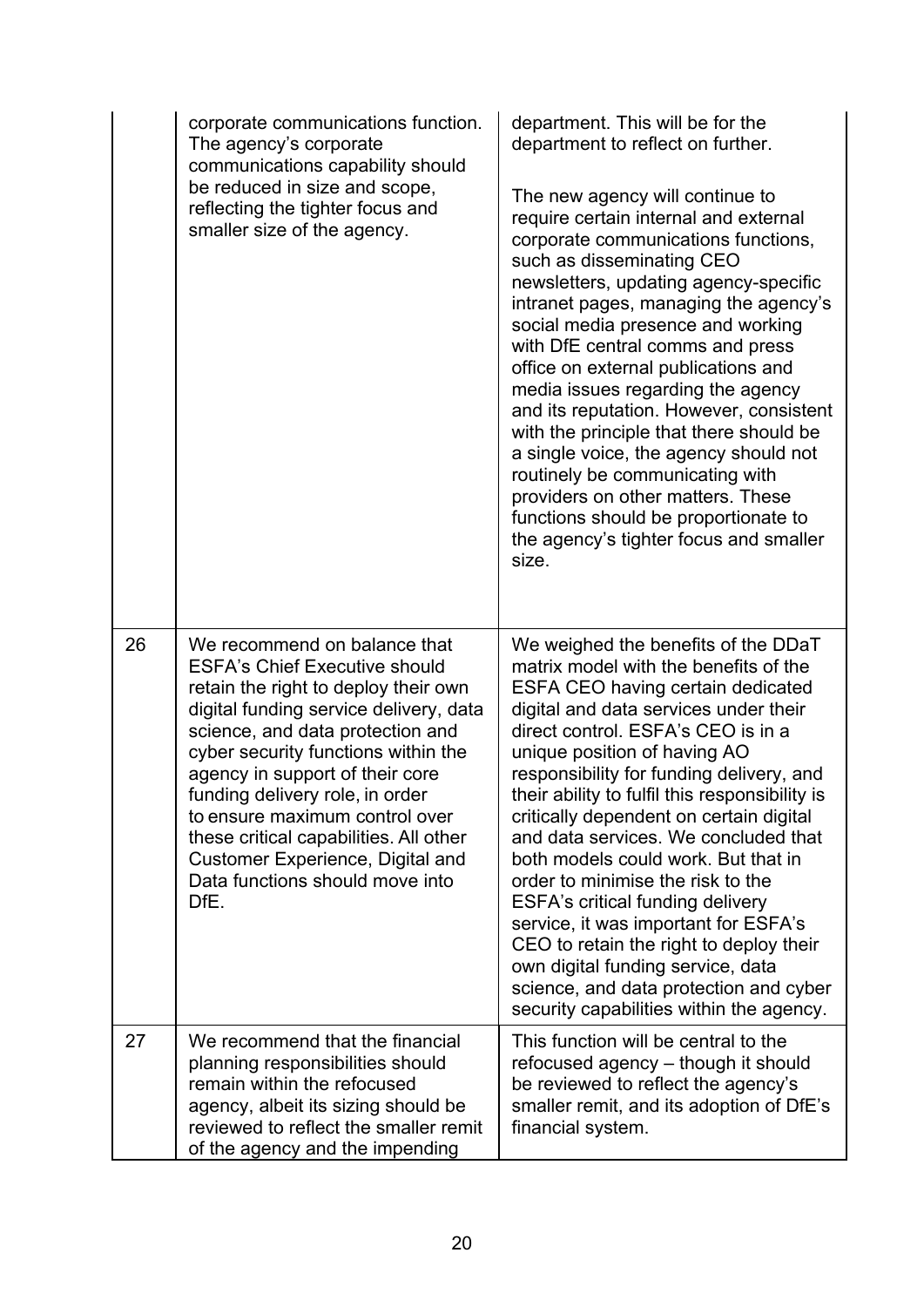|    | changes to departmental finance<br>systems by April 2022.                                                                                                                                                                                                                                                                                                                           |                                                                                                                                                                                                                                                                                                                                                                                                                                                                                                                               |
|----|-------------------------------------------------------------------------------------------------------------------------------------------------------------------------------------------------------------------------------------------------------------------------------------------------------------------------------------------------------------------------------------|-------------------------------------------------------------------------------------------------------------------------------------------------------------------------------------------------------------------------------------------------------------------------------------------------------------------------------------------------------------------------------------------------------------------------------------------------------------------------------------------------------------------------------|
| 28 | We recommend that the finance<br>business partnering responsibilities<br>attached to functions in the<br>refocused agency should remain<br>within the agency. However,<br>finance business partnering<br>responsibilities attached to all<br>functions moving out of the agency<br>should move with them into DfE.                                                                  | The department's operating model<br>attaches finance business partners to<br>individual functions. Finance business<br>partners work closely with colleagues<br>across DfE and its ALBs to provide<br>financial support, analysis and advice<br>to assist in decision making. Our<br>recommendation retains this operating<br>model.                                                                                                                                                                                          |
| 29 | We recommend that the functions<br>in ESFA's management accounts<br>team that are aligned to supporting<br>the Chief Executive responsibilities<br>to Parliament, should remain within<br>the refocused agency and be<br>proportionate to its size and scope.<br>Where finance business partners<br>are moving into DfE, the supporting<br>management accounts should also<br>move. | ESFA's management accounts team<br>works with finance business partners<br>and various DfE teams to ensure that<br>its monthly financial position is<br>correctly reported within the ESFA and<br>to DfE, and in its annual report and<br>accounts. Elements of the ESFA's<br>management accounts function which<br>support the refocused agency and the<br><b>Chief Executive's Accounting Officer</b><br>responsibilities should remain, but its<br>sizing should be reviewed to reflect the<br>smaller size of the agency. |
| 30 | We recommend that the<br>responsibility for producing annual<br>report and accounts, which is<br>currently sat within the ESFA's<br>governance arm, should be more<br>closely aligned with its financial<br>management and assurance<br>function.                                                                                                                                   | Closer alignment of these functions will<br>allow easier collaboration between the<br>agency and DfE and make the process<br>around producing the agency's annual<br>report and accounts more efficient.                                                                                                                                                                                                                                                                                                                      |
| 31 | We recommend that the financial<br>assurance responsibilities should<br>remain within the refocused<br>agency.                                                                                                                                                                                                                                                                      | The financial assurance function is<br>instrumental in ensuring that the<br>agency acts in accordance with<br>Managing Public Money. The function<br>also provides substantial support for<br>the Chief Executive's Accounting<br>Officer role.                                                                                                                                                                                                                                                                               |
| 32 | We recommend that ESFA's<br>finance capability functions should<br>move into DfE's counterpart<br>function, and that the agency<br>should access DfE's finance<br>change functions.                                                                                                                                                                                                 | Rationalising ESFA's financial<br>capability function with its counterpart<br>function in DfE, aligns with the move of<br>many finance professionals into DfE,<br>improves efficiency and minimises risk<br>of duplication. The agency's transition                                                                                                                                                                                                                                                                           |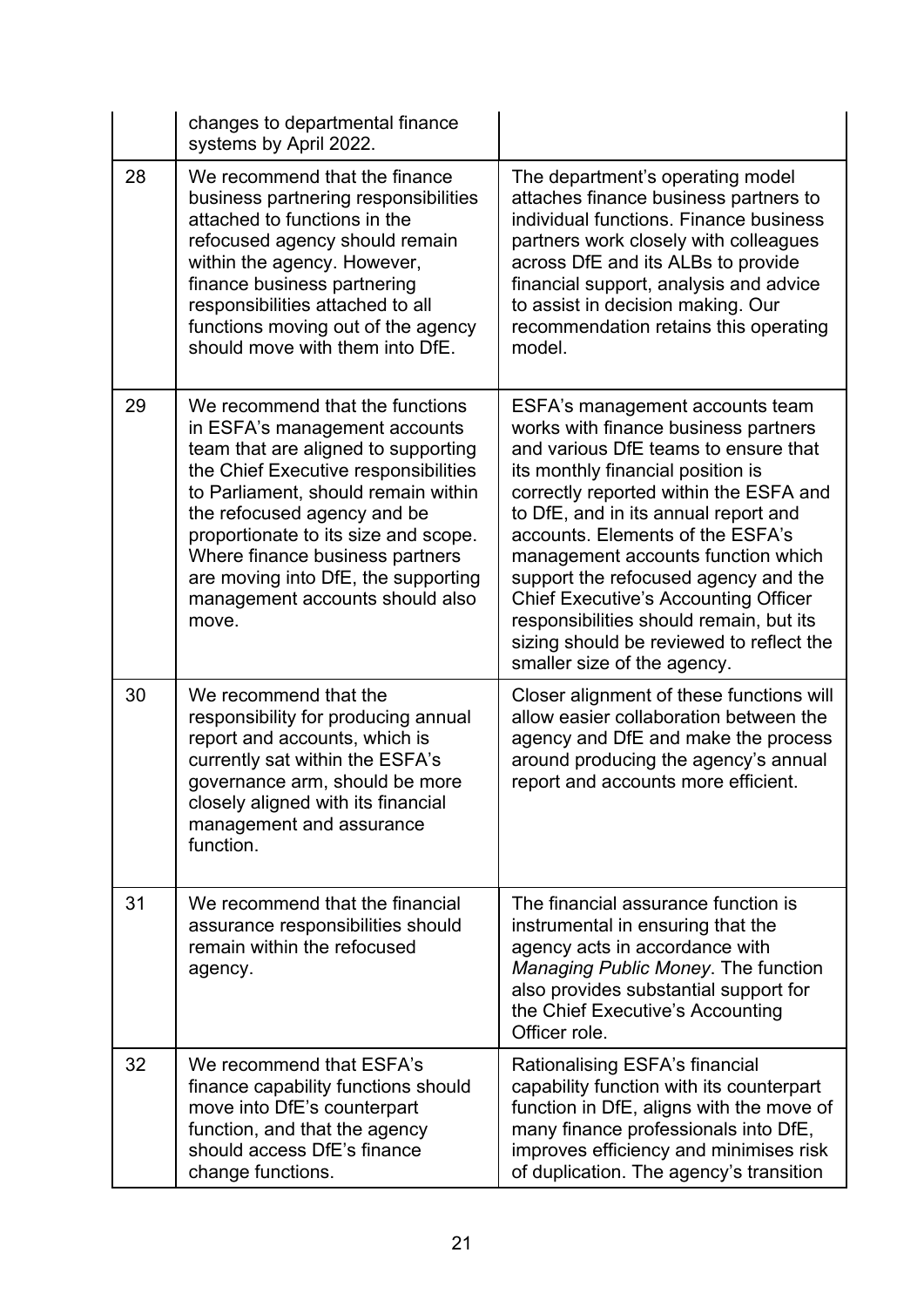|    |                                                                                                                                                                                                                                                                                                                                                                                                                              | to the departmental finance system<br>means it is unlikely to need to develop<br>and implement distinct finance<br>changes (separate from DfE).                                                                                                                                                                                                                                                                                                                                                                  |
|----|------------------------------------------------------------------------------------------------------------------------------------------------------------------------------------------------------------------------------------------------------------------------------------------------------------------------------------------------------------------------------------------------------------------------------|------------------------------------------------------------------------------------------------------------------------------------------------------------------------------------------------------------------------------------------------------------------------------------------------------------------------------------------------------------------------------------------------------------------------------------------------------------------------------------------------------------------|
| 33 | We recommend that ESFA's<br><b>Investment Gateway should be</b><br>discontinued, given the significant<br>reduction in commercial activity in<br>the refocused agency. Remaining<br>commercial activity ranging<br>between £1 million and £20 million<br>within the agency, should be routed<br>through DfE-led joint assurance<br>committees, using learning and<br>best practice from ESFA's<br><b>Investment Gateway.</b> | Much of the Investment Gateway's<br>business is related to activity which is<br>transferring out of the agency and into<br>DfE (for example on Apprenticeships<br>and T Levels). This work continues to<br>be important but needs to be led by<br>DfE's existing commercial structures.                                                                                                                                                                                                                          |
| 34 | We recommend that the approach<br>adopted in ESFA's Investment<br>Gateway should be applied more<br>widely across the department's joint<br>assurance committee structures,<br>drawing on the best practice<br>established in the Gateway itself.                                                                                                                                                                            | We have heard excellent feedback<br>from across the department on the<br>effectiveness of the ESFA Investment<br>Gateway, which has managed the<br>ESFA's business cases from £1 million<br>to £20 million. Although the Gateway<br>itself would no longer be needed in the<br>agency (as above), the department<br>should benefit from the best practice<br>that has been established through its<br>operation and we recommend that this<br>is taken forward through joint<br>assurance committees across DfE. |
| 35 | We recommend that ESFA should<br>access DfE's shared service on<br>commercial capabilities.                                                                                                                                                                                                                                                                                                                                  | Commercial activities will be<br>significantly reduced in the agency<br>when post-16 policy functions are<br>moved into DfE. Therefore, it will be<br>important for ESFA to access DfE's<br>existing service on commercial<br>capabilities.                                                                                                                                                                                                                                                                      |
| 36 | We recommend that the level of<br>resourcing in ESFA's central people<br>function should be comparable to<br>other parts of the department of a<br>similar size and scale, with no<br>designated HR specialist roles.                                                                                                                                                                                                        | The nature and scale of corporate<br>functions within the refocused agency<br>should correspond to its core funding<br>delivery role, the ESFA CEO's<br>responsibilities as an Accounting<br>Officer, and the reduced size of the<br>agency. ESFA will continue to use the<br>HR shared services model.                                                                                                                                                                                                          |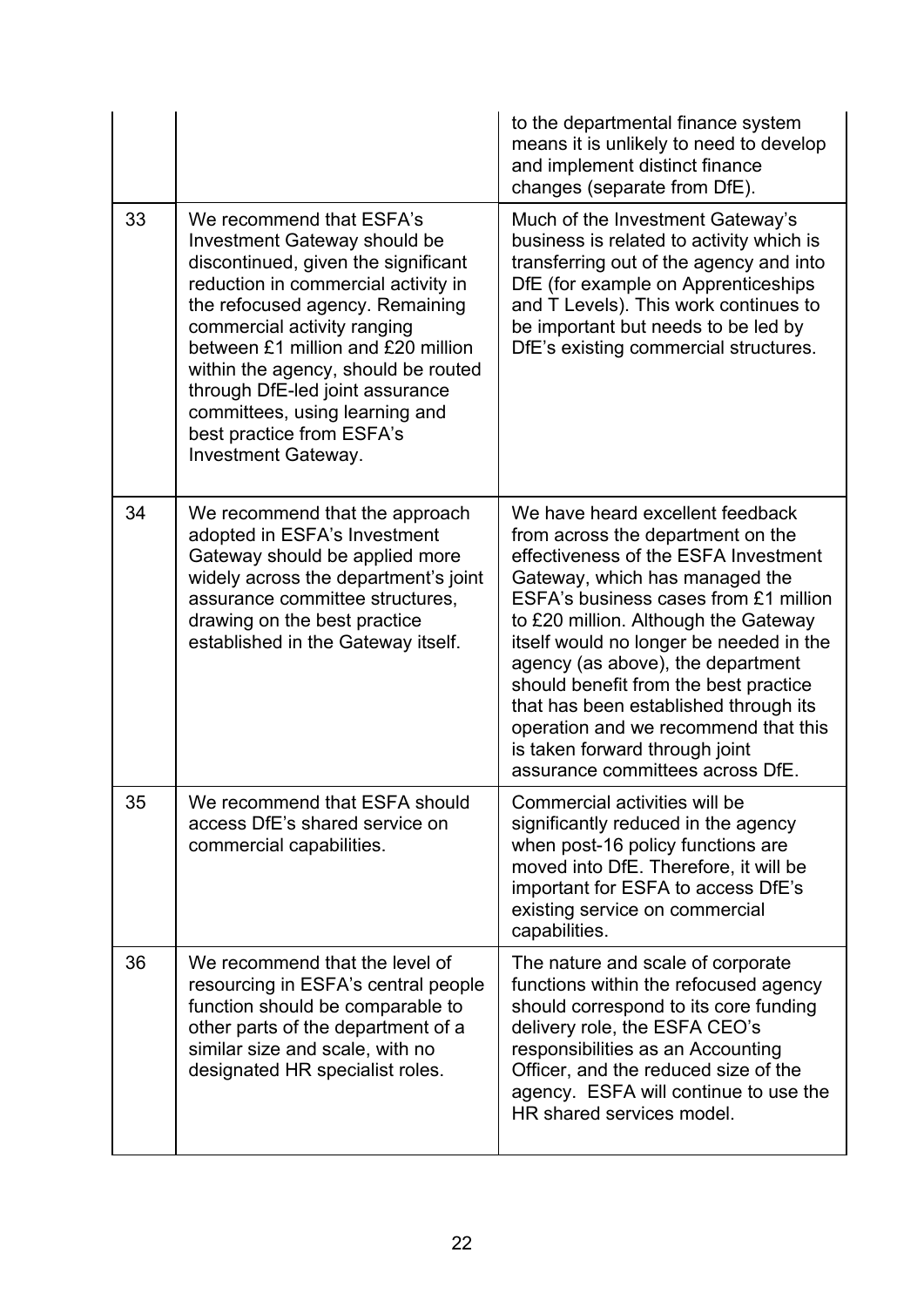| 37 | We recommend that ESFA's<br>directorate support teams should be<br>reviewed to reflect the future size<br>and shape of the directorates, and<br>not include any designated HR<br>specialist roles. The sizing of all<br>directorate support teams (including<br>those moving into DfE), should be<br>further reviewed when DfE's review<br>of its learning and development<br>model is finalised.     | The nature and scale of corporate<br>functions within the refocused agency<br>should correspond to its core funding<br>delivery role, the ESFA CEO's<br>responsibilities as an Accounting<br>Officer, and be in proportion to the<br>agency's tighter focus and smaller<br>size.                                                        |
|----|-------------------------------------------------------------------------------------------------------------------------------------------------------------------------------------------------------------------------------------------------------------------------------------------------------------------------------------------------------------------------------------------------------|-----------------------------------------------------------------------------------------------------------------------------------------------------------------------------------------------------------------------------------------------------------------------------------------------------------------------------------------|
| 38 | We recommend that the ESFA<br>board and audit and risk committee<br>should continue, with<br>representation from independent<br>non-executive directors.                                                                                                                                                                                                                                              | Both forums are necessary and<br>proportionate, given the ESFA's status<br>as an ALB and executive agency and<br>the level and criticality of funding it<br>delivers. The forums provide<br>comprehensive assurance. They will<br>need to evolve to reflect and align to<br>the refocused agency's remit.                               |
| 39 | We recommend that the ESFA<br>Chair should remain a standing<br>member of DfE's board, and the<br><b>ESFA audit and risk committee</b><br>Chair should remain a standing<br>member of DfE's audit and risk<br>committee.                                                                                                                                                                              | This approach works effectively. We<br>considered the approach of standing<br>down ESFA's Chair role from DfE's<br>board to enable clear separation of<br>governance at all levels. On balance,<br>our view is that the current<br>arrangement is warranted given the<br>level and criticality of funding that<br><b>ESFA delivers.</b> |
| 40 | We recommend that the ESFA<br>Chief Executive should not be a<br>permanent member of DfE senior<br>Leadership Team but should join on<br>an invited basis. This will help<br>clarify lines of accountability. The<br>new agency no longer needs to be<br>represented through standing<br>membership of DfE executive<br>governance, but should be engaged<br>as needed through the senior<br>sponsor. | The ESFA is currently closely<br>integrated into DfE's governance<br>structures. The current level of<br>integration creates ambiguity in the<br>formal relationship between DfE and<br><b>ESFA and leads to fragmented</b><br>oversight as well as some duplication<br>between governance structures.                                  |
| 41 | We recommend that DfE should<br>create a dedicated sponsorship<br>function for ESFA. This function<br>should respect autonomy of ESFA,<br>be centred on honest constructive<br>and trust-based strategic<br>relationships, and enable, and not                                                                                                                                                        | The Permanent Secretary is currently<br>the senior departmental sponsor for<br>ESFA and is the primary contact for<br>ESFA on a day-to-day basis. There is<br>no specific resource dedicated to<br>fulfilling the sponsor function. DfE<br>oversees ESFA though ESFA's                                                                  |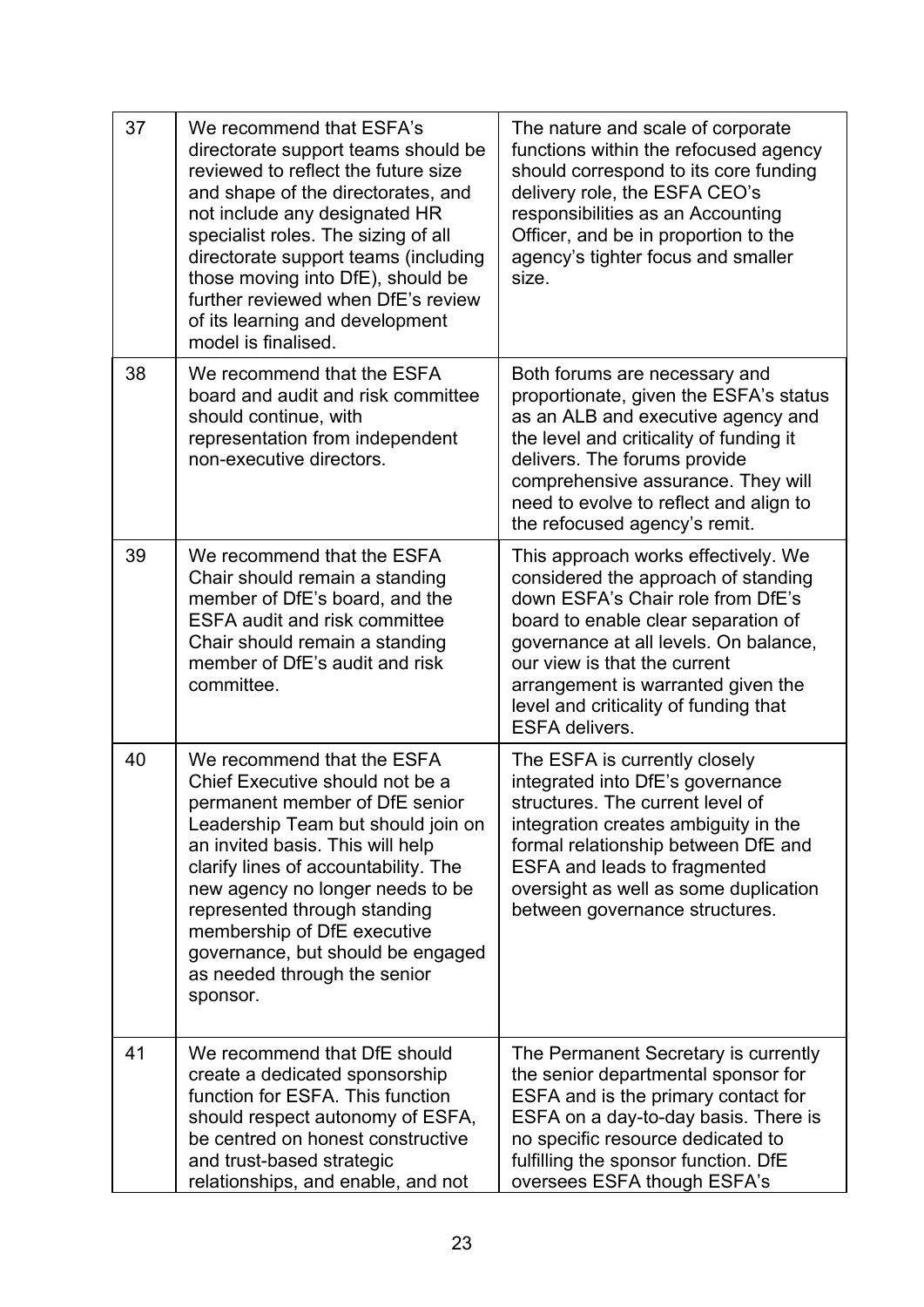|    | hinder, the direct relationships or<br>access to DfE teams, the<br>Permanent Secretary and ministers.                                                                                                                                                                                                                                             | participation in multiple DfE<br>governance structures. A strengthened<br>sponsorship function is a strategic and<br>proportionate way to enable DfE to<br>provide assurance to the Permanent<br>Secretary and ministers, facilitate<br>clearer arrangements between the<br>department and ESFA, and increase<br>ESFA's responsiveness to DfE<br>priorities and user need. This<br>approach will also align more<br>comprehensively with Cabinet Office<br>guidance. |
|----|---------------------------------------------------------------------------------------------------------------------------------------------------------------------------------------------------------------------------------------------------------------------------------------------------------------------------------------------------|----------------------------------------------------------------------------------------------------------------------------------------------------------------------------------------------------------------------------------------------------------------------------------------------------------------------------------------------------------------------------------------------------------------------------------------------------------------------|
| 42 | We recommend that the<br>sponsorship function is held at<br>director general level within DfE to<br>enable the robust challenge and<br>strategic oversight which are<br>fundamental to high quality<br>sponsorship. The senior<br>departmental sponsor should be the<br>Chief Operating Officer to align to<br>ESFA's core funding delivery role. | The Chief Operating Officer is best<br>placed to undertake the senior<br>departmental sponsor role. Corporate<br>functions across the Operations Group<br>in DfE will be critical to the future<br>agency, particularly finance and digital<br>services.                                                                                                                                                                                                             |
| 43 | We recommend that the sponsor<br>team should be independent from<br>teams that provide services to<br>ESFA, to achieve a level of<br>objectivity whilst remaining closely<br>linked to the core ESFA role.                                                                                                                                        | A level of objectivity is important in a<br>sponsorship function which aims to be<br>strategic and pursue a partnership<br>approach with the agency. We also<br>recommend that the sponsorship<br>function will have an oversight role in<br>the delivery of shared corporate<br>services by DfE. Independence will be<br>required to avoid conflicts of interest.                                                                                                   |
| 44 | We recommend that the Framework<br>Document which governs relations<br>between DfE and ESFA should be<br>refreshed urgently to reflect the<br>recommendations of this review.                                                                                                                                                                     | The Framework Document is crucial<br>for governing the relationship between<br>DfE and ESFA. Given the level of<br>change proposed, it is important that<br>this is urgently updated so it can<br>clearly articulate the distinction for<br>decision making and oversight<br>responsibilities between ESFA and<br>DfE. It should also provide clear ways<br>of working.                                                                                              |
| 45 | We recommend that the<br>sponsorship function should have<br>an oversight role in the delivery of<br>shared corporate services by DfE,<br>as well as oversight of the level of                                                                                                                                                                    | Arrangements for the provision of<br>some corporate services have<br>developed in an informal and ad-hoc<br>way. Both ESFA and DfE colleagues<br>highlighted the value of more formal                                                                                                                                                                                                                                                                                |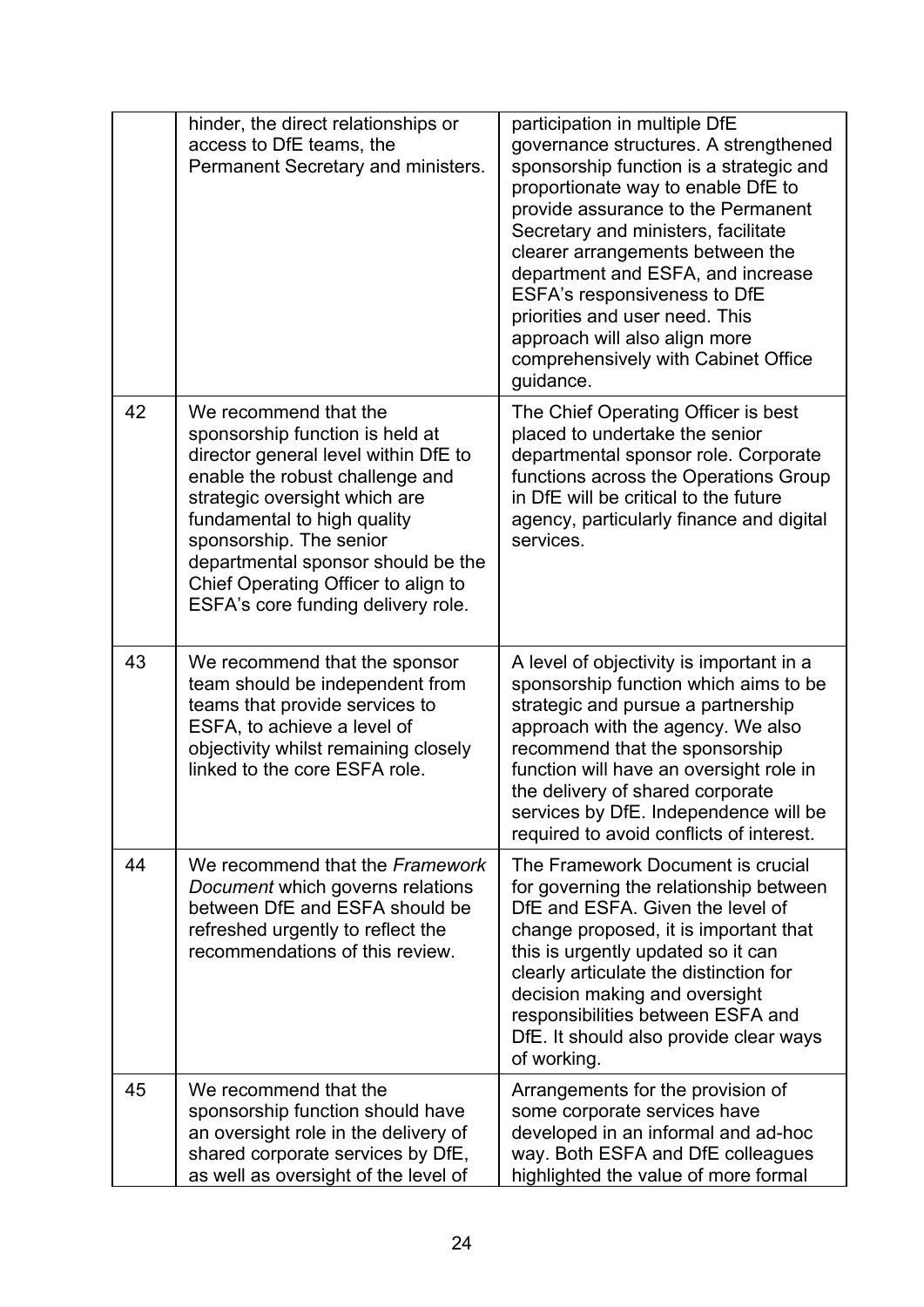|    | corporate function in ESFA, acting<br>as an escalation point if needed.<br>This includes brokering formal<br>arrangements, including service<br>level agreements, where needed.                                                                                                         | arrangements such as service level<br>agreements. A sponsor team with a<br>level of independence can effectively<br>broker such arrangements. It is<br>crucially important these corporate<br>services support and underpin the<br>Chief Executive's AO role.                                                                                                                                                                                                                                                                                                  |
|----|-----------------------------------------------------------------------------------------------------------------------------------------------------------------------------------------------------------------------------------------------------------------------------------------|----------------------------------------------------------------------------------------------------------------------------------------------------------------------------------------------------------------------------------------------------------------------------------------------------------------------------------------------------------------------------------------------------------------------------------------------------------------------------------------------------------------------------------------------------------------|
| 46 | We recommend that ESFA should<br>review its internal governance<br>arrangements to ensure alignment<br>to the future refocused role of the<br>agency. The skillset and experience<br>of future ESFA Non-Executive<br>Director's should align to the<br>refocused delivery role of ESFA. | Refocusing ESFA means a clearer<br>purpose and role for the agency. To<br>fully realise these benefits, governance<br>within ESFA should be reviewed to<br>ensure alignment to the future<br>refocused role and to ensure all<br>governance layers remain<br>proportionate and effective. The exact<br>future internal governance<br>arrangements within ESFA should be<br>for the Chair of ESFA to decide in<br>discussion with the Chief Executive<br>and in agreement with the PAO. They<br>should ensure they are in line with<br>Cabinet Office guidance. |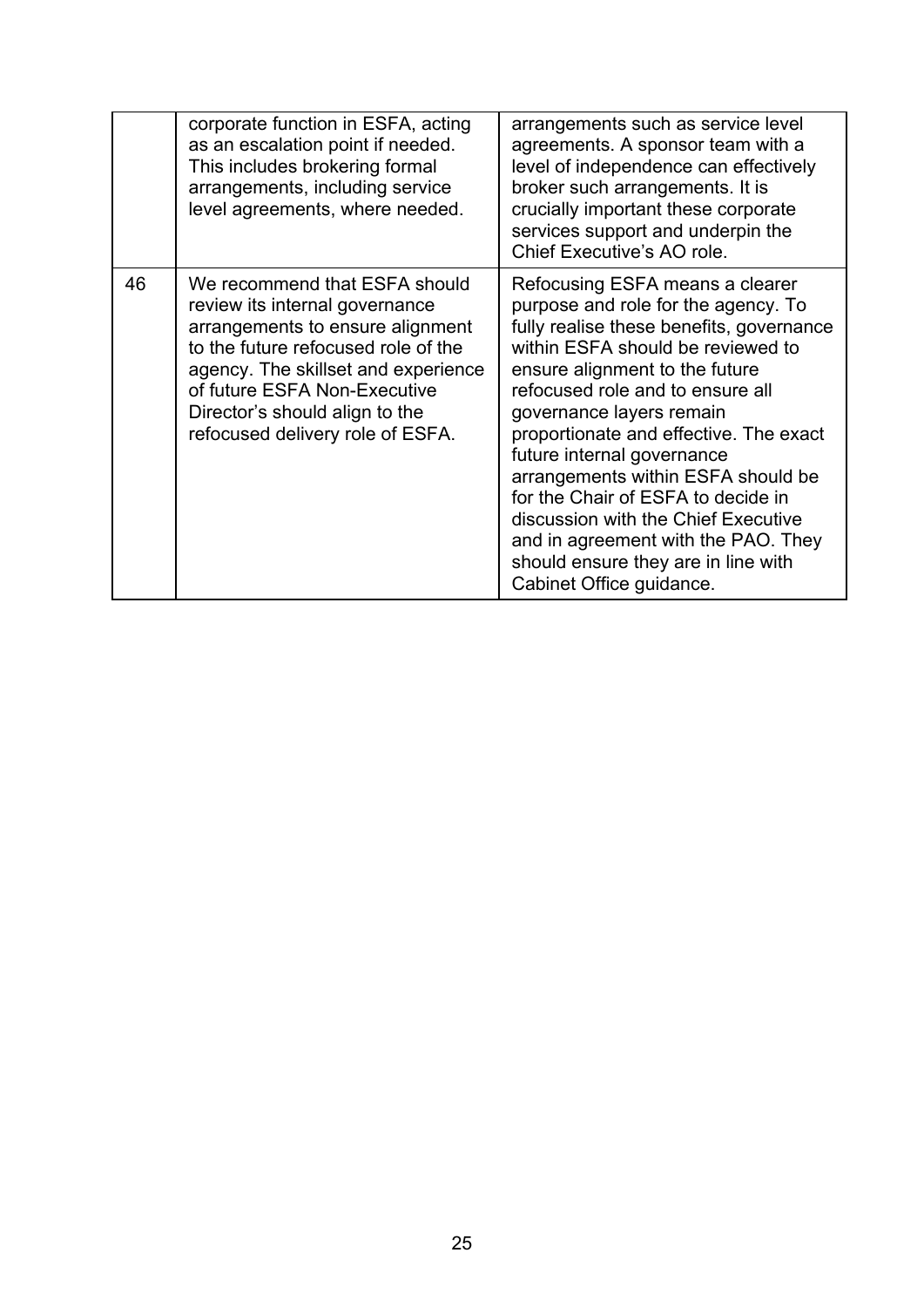# <span id="page-25-0"></span>**Annex A – Terms of reference**

## <span id="page-25-1"></span>**Background**

The Education and Skills Funding Agency (ESFA) was formed on 1 April 2017 to create a single agency accountable for funding education and skills for children, young people and adults. The ESFA is an Executive Agency of the Department for Education. Commencement of a programme of Arm's Length Bodies reviews is one of the actions in the Declaration on Government's Reform.

#### <span id="page-25-2"></span>**Purpose, objectives and scope**

The aim of the review is to examine the ESFA, in line with how the department overall can achieve the best possible operating model for the future. The review will take account of ESFA's position as part of a much wider delivery system and identify opportunities for improvement, as well as areas of strength which can be built upon.

The review will consider specifically:

- The ESFA's form, function and delivery model
- Corporate governance and assurance mechanisms
- Clarity of accountability, roles and responsibilities within the ESFA and between ESFA and DfE
- The impact of the ESFA in relation to Government objectives
- Efficiency comparisons versus peer organisations, and in the context of wider DfE

#### <span id="page-25-3"></span>**Timescales**

The review is expected to run from July 2021 to January 2022.

#### <span id="page-25-4"></span>**Review team**

The review will be led by an Independent Lead Reviewer, Sir David Bell KCB DB, Vice Chancellor of the University of Sunderland. He will be supported by a team of civil servants, and will have access to a Challenge Panel, the members of which will provide insight and feedback drawing on their personal experience and expertise. The review team will work closely with, but be independent of, the ESFA.

## <span id="page-25-5"></span>**Deliverables**

A summary of key findings will be published at the conclusion of the review.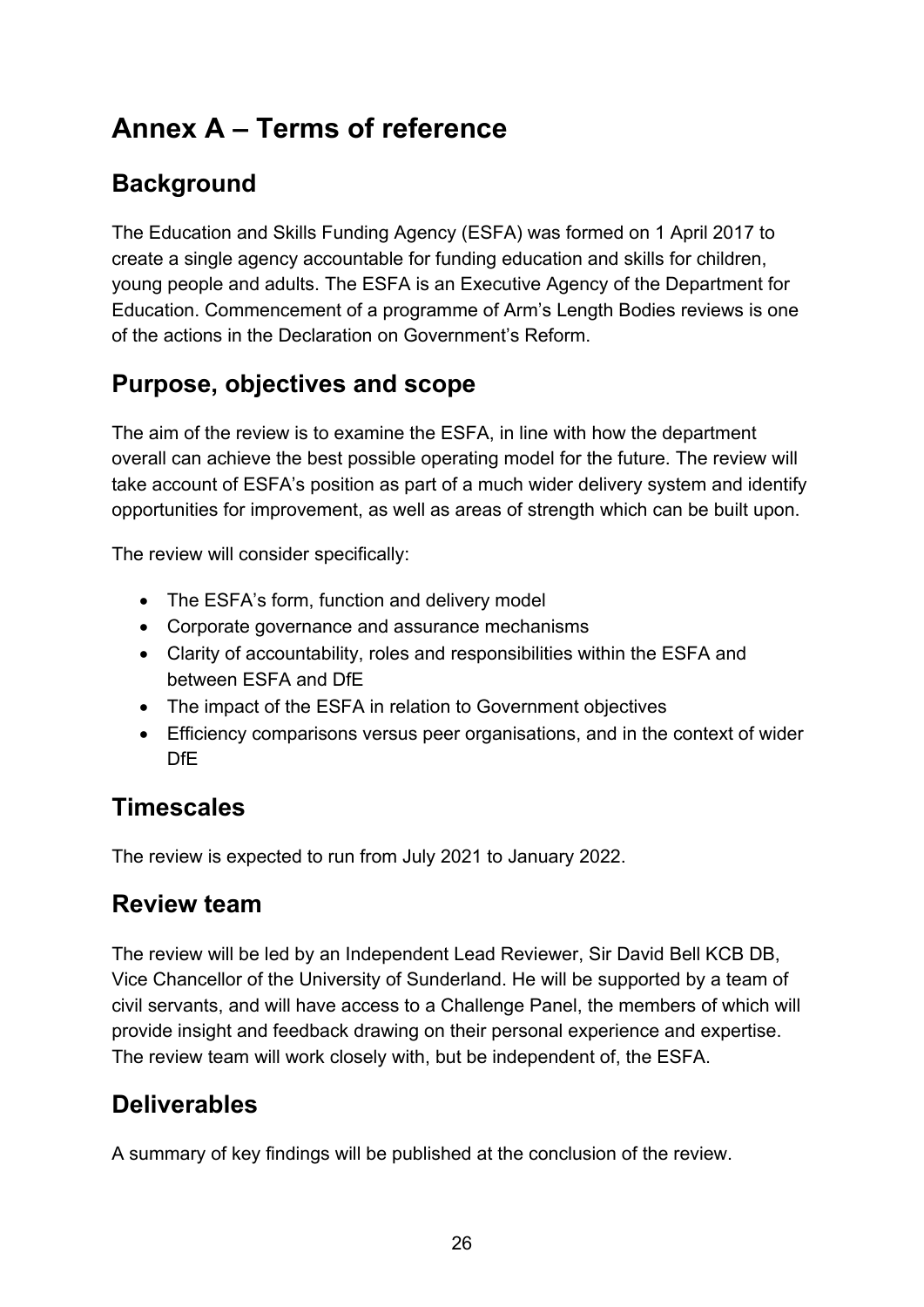# <span id="page-26-0"></span>**Annex B – List of Stakeholders consulted**

#### <span id="page-26-1"></span>**Senior interlocutors**

| <b>Name</b>                | <b>Role</b>                                                       | Organisation                                                                       |
|----------------------------|-------------------------------------------------------------------|------------------------------------------------------------------------------------|
| Lucy Heller                | <b>Chief Executive</b>                                            | Ark                                                                                |
| David Hughes               | <b>Chief Executive</b>                                            | <b>Association of Colleges</b>                                                     |
| <b>Julian Gravatt</b>      | Deputy Chief Executive (Policy,<br><b>Curriculum and Funding)</b> | <b>Association of Colleges</b>                                                     |
| Representative<br>members  | Various                                                           | <b>Association of Colleges</b>                                                     |
| Representative<br>members  | Various                                                           | Association of Directors of<br><b>Children's Services</b>                          |
| Jane Hickie                | <b>Chief Executive</b>                                            | <b>Association of Employment</b><br>and Learning Providers                         |
| Representative<br>members  | Various                                                           | <b>Association of Employment</b><br>and Learning Providers                         |
| Anne Murdoch<br><b>OBE</b> | Senior Advisor, College<br>Leadership                             | Association of Schools and<br><b>College Leaders</b>                               |
| <b>Geoff Barton</b>        | <b>General Secretary</b>                                          | Association of Schools and<br><b>College Leaders</b>                               |
| Julia Harnden              | <b>Funding Specialist</b>                                         | Association of Schools and<br><b>College Leaders</b>                               |
| Representative<br>members  | Various                                                           | Association of Schools and<br><b>College Leaders</b>                               |
| Anthony Impey              | <b>Chief Executive</b>                                            | Be the Business as well as<br>Chair of Apprenticeship<br><b>Ambassador Network</b> |
| <b>Chris Carr</b>          | <b>Director</b>                                                   | <b>Better Regulation, BEIS</b>                                                     |
| <b>Bev Robinson</b>        | <b>Principal and Chief Executive</b>                              | <b>Blackpool and The Fylde</b><br>College                                          |
| David Foley                | <b>Director Public Bodies</b>                                     | <b>Cabinet Office</b>                                                              |
| <b>Jack Goodwin</b>        | <b>Deputy Director Public Bodies</b><br>Governance                | <b>Cabinet Office</b>                                                              |
| Lord Agnew                 | <b>Minister of State</b>                                          | <b>Cabinet Office and Her</b><br>Majesty's Treasury                                |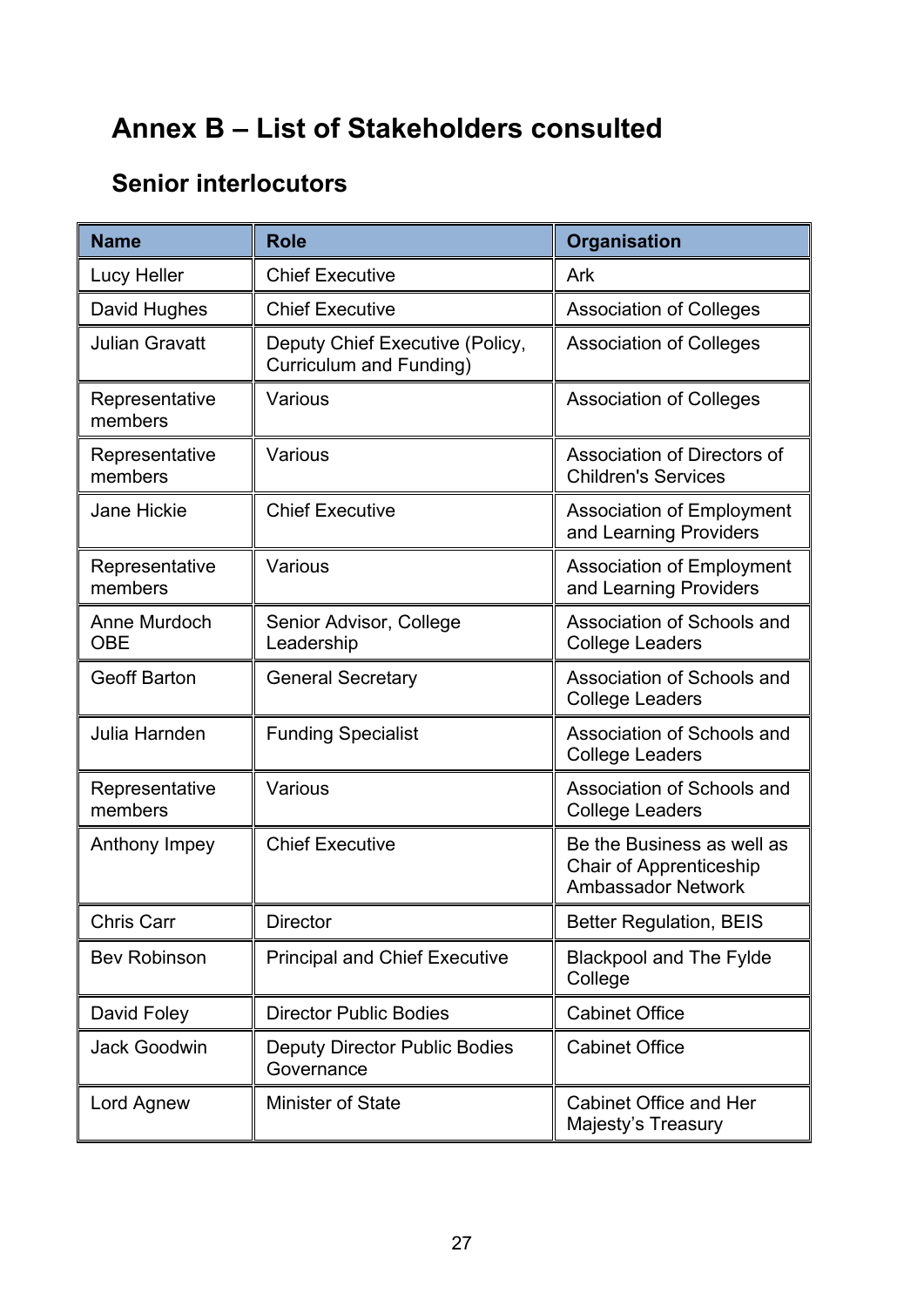| Leora Cruddas               | <b>Chief Executive</b>                                                                      | <b>Confederation of School</b><br>Trusts            |
|-----------------------------|---------------------------------------------------------------------------------------------|-----------------------------------------------------|
| Representative<br>members   | Various                                                                                     | <b>Confederation of School</b><br><b>Trusts</b>     |
| Marc Jordan                 | <b>Chief Executive</b>                                                                      | <b>Creative Education</b><br><b>Academies Trust</b> |
| Simon Tse                   | <b>Chief Executive</b>                                                                      | <b>Crown Commercial</b><br><b>Services</b>          |
| <b>Ellen Thinnesen</b>      | <b>Chief Executive</b>                                                                      | <b>Education Partnership</b><br><b>North East</b>   |
| <b>Alex Marsh</b>           | <b>Director Academies and School</b><br>Reform                                              | Department for Education                            |
| <b>Andrew McCully</b>       | Director General Early Years and<br><b>Schools Group</b>                                    | <b>Department for Education</b>                     |
| <b>Baroness Barran</b>      | <b>Academies Minister</b>                                                                   | <b>Department for Education</b>                     |
| <b>Baroness</b><br>Berridge | <b>Former Academies Minister</b>                                                            | Department for Education                            |
| <b>Claire Burton</b>        | <b>Regional Schools Commissioner</b>                                                        | Department for Education                            |
| <b>Clare Benham</b>         | <b>Director Commercial</b>                                                                  | Department for Education                            |
| Dominic<br>Herrington       | <b>National Schools Commissioner</b><br><b>Director</b>                                     | Department for Education                            |
| Emma Stace                  | Director for Transformation and<br>Digital, and Chief Digital Officer                       | <b>Department for Education</b>                     |
| <b>Frances</b><br>Wadsworth | <b>Interim Further Education</b><br><b>Commissioner Until October</b><br>2021               | Department for Education                            |
| Hannah<br>Woodhouse         | <b>Regional Schools Commissioner</b>                                                        | Department for Education                            |
| lain King                   | Director-Operational Finance -<br><b>Financial Assurance</b>                                | Department for Education                            |
| lain Mansfield              | <b>Special Adviser</b>                                                                      | Department for Education                            |
| lan Ferguson                | <b>Non-Executive Director</b>                                                               | Department for Education                            |
| <b>Indra Morris</b>         | <b>Director General Children's</b><br>Services, Communications and<br><b>Strategy Group</b> | Department for Education                            |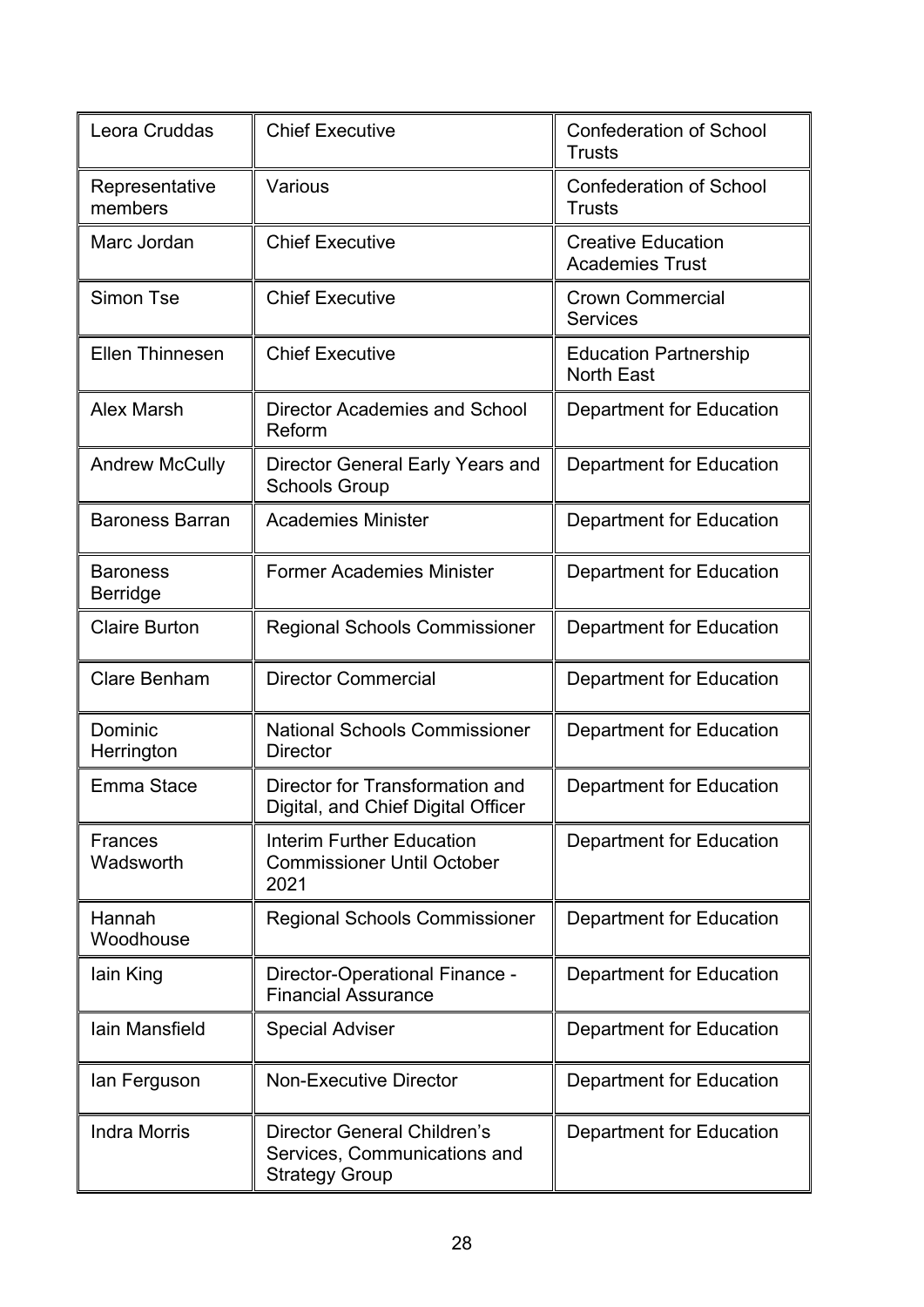| <b>James Cox</b>              | <b>Director Communications</b>                                                                       | <b>Department for Education</b> |
|-------------------------------|------------------------------------------------------------------------------------------------------|---------------------------------|
| Jane Hill                     | <b>Director Legal Advisers Office</b>                                                                | Department for Education        |
| <b>Jonathan Clear</b>         | Director Planning, Performance<br>& Risk                                                             | Department for Education        |
| Jonathan Duff                 | <b>Director Regional Delivery</b><br>Directorate (Services,<br><b>Operations and Transformation)</b> | <b>Department for Education</b> |
| Julia Kinniburgh              | <b>Director General COVID-19</b><br><b>Response and Schools</b><br>Recovery                          | Department for Education        |
| <b>Kate Dixon</b>             | Director School Quality and<br><b>Safeguarding Directorate</b>                                       | <b>Department for Education</b> |
| <b>Keith Smith</b>            | Director for Post-16 and Skills<br><b>Strategy Directorate</b>                                       | <b>Department for Education</b> |
| <b>Mark Lehain</b>            | <b>Special Adviser</b>                                                                               | <b>Department for Education</b> |
| Mike Green                    | Director General of the<br><b>Operations Group</b>                                                   | Department for Education        |
| <b>Minister Burghart</b>      | <b>Under Secretary of State</b>                                                                      | Department for Education        |
| <b>Minister Donelan</b>       | Minister of State for Higher and<br><b>Further Education</b>                                         | <b>Department for Education</b> |
| Minister Keegan               | <b>Former Parliamentary Under</b><br>Secretary of State for<br>Apprenticeships and Skills            | <b>Department for Education</b> |
| <b>Minister</b><br>Williamson | <b>Former Secretary of State</b>                                                                     | <b>Department for Education</b> |
| Minister Zahawi               | Secretary of State                                                                                   | <b>Department for Education</b> |
| <b>Neil McIvor</b>            | Director, Chief Data Officer and<br><b>Chief Statistician</b>                                        | Department for Education        |
| <b>Paul Kett</b>              | <b>Director General for Higher</b><br><b>Education and Further Education</b>                         | <b>Department for Education</b> |
| <b>Richard</b><br>Pennycook   | <b>Lead Non-Executive Director</b>                                                                   | Department for Education        |
| <b>Roger Cotes</b>            | <b>Acting Director Careers and</b><br><b>Further Education Directorate</b>                           | Department for Education        |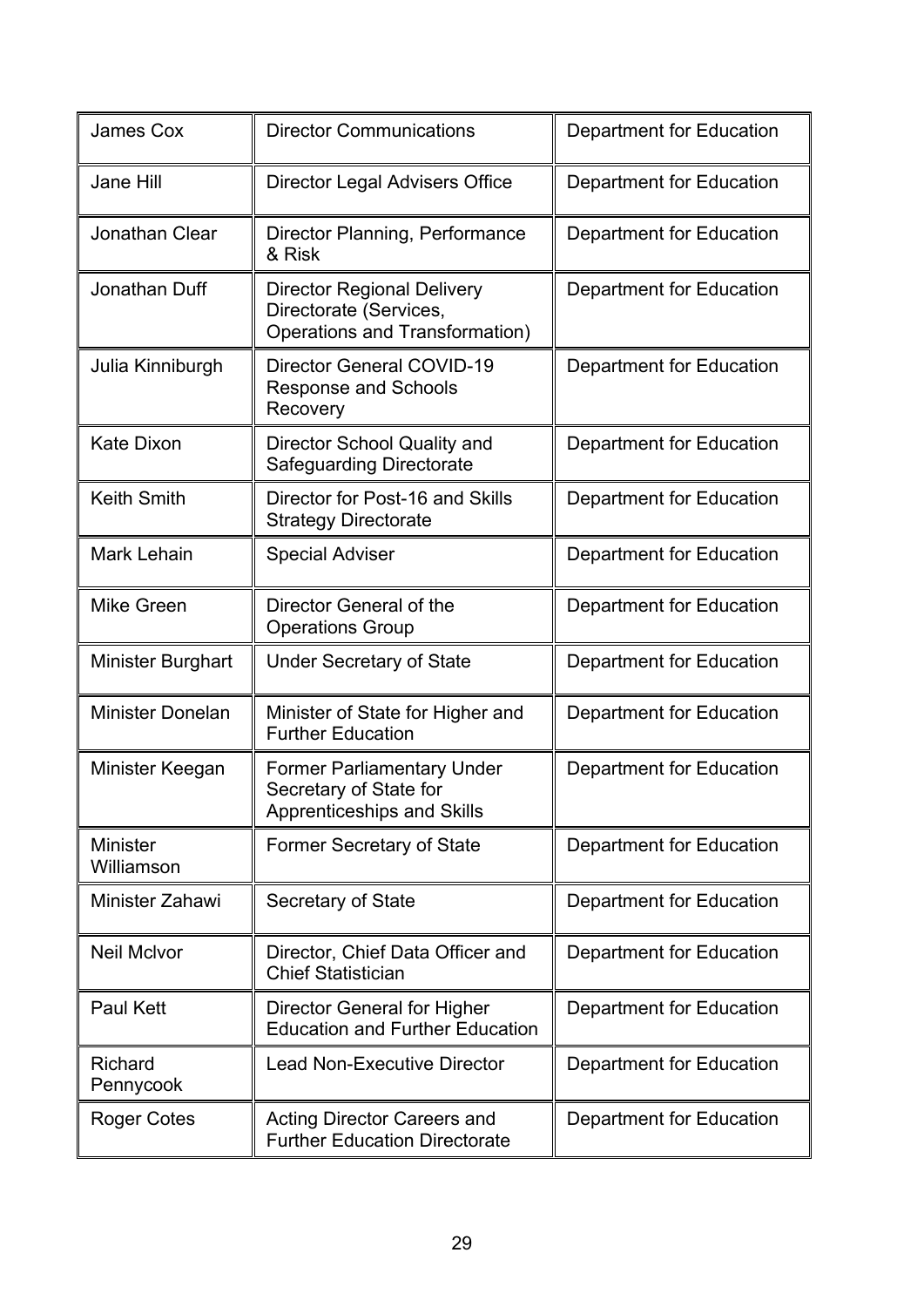| Shelagh Legrave              | <b>Further Education Commissioner</b>                                                      | <b>Department for Education</b> |
|------------------------------|--------------------------------------------------------------------------------------------|---------------------------------|
| Simon Fryer                  | Director HR                                                                                | Department for Education        |
| <b>Simon Parker</b>          | Director Transformation and<br><b>Digital</b>                                              | Department for Education        |
| Sinead O'Sullivan            | <b>Director Labour Market Skills</b><br>and Funding Directorate                            | Department for Education        |
| Sir John Holman              | <b>Independent Strategic Adviser</b><br>on Careers to Secretary of State<br>for Education  | Department for Education        |
| <b>Sue Baldwin</b>           | <b>Regional Schools Commissioner</b>                                                       | <b>Department for Education</b> |
| Susan Acland-<br>Hood        | <b>Permanent Secretary</b>                                                                 | <b>Department for Education</b> |
| <b>Toby Peyton-</b><br>Jones | <b>Non-Executive Director</b>                                                              | <b>Department for Education</b> |
| <b>Tony Foot</b>             | <b>Director Strategic Finance</b>                                                          | Department for Education        |
| Zamila<br><b>Bunglawala</b>  | Director International and EU<br><b>Exit Directorate</b>                                   | <b>Department for Education</b> |
| <b>Charlotte Briscall</b>    | Director Customer Experience,<br><b>Experience, Digital and Data</b><br><b>Directorate</b> | <b>ESFA</b>                     |
| Dame Irene<br>Lucas-Hays DBE | Chair                                                                                      | <b>ESFA</b>                     |
| Eileen Milner                | <b>Former Chief Executive and</b><br><b>Accounting Officer</b>                             | <b>ESFA</b>                     |
| John Edwards                 | Interim Chief Executive and<br><b>Accounting Officer</b>                                   | <b>ESFA</b>                     |
| <b>Kirsty Evans</b>          | <b>Director Further Education</b><br><b>Directorate</b>                                    | <b>ESFA</b>                     |
| <b>Matt Atkinson</b>         | <b>Director Provider Market</b><br><b>Oversight Directorate</b>                            | <b>ESFA</b>                     |
| Owen Jenkins                 | <b>Acting Director Funding</b><br><b>Directorate</b>                                       | <b>ESFA</b>                     |
| <b>Peter Mucklow</b>         | <b>Director Apprenticeships</b><br><b>Directorate</b>                                      | <b>ESFA</b>                     |
| Sarah Whitehead              | <b>Director Finance</b>                                                                    | <b>ESFA</b>                     |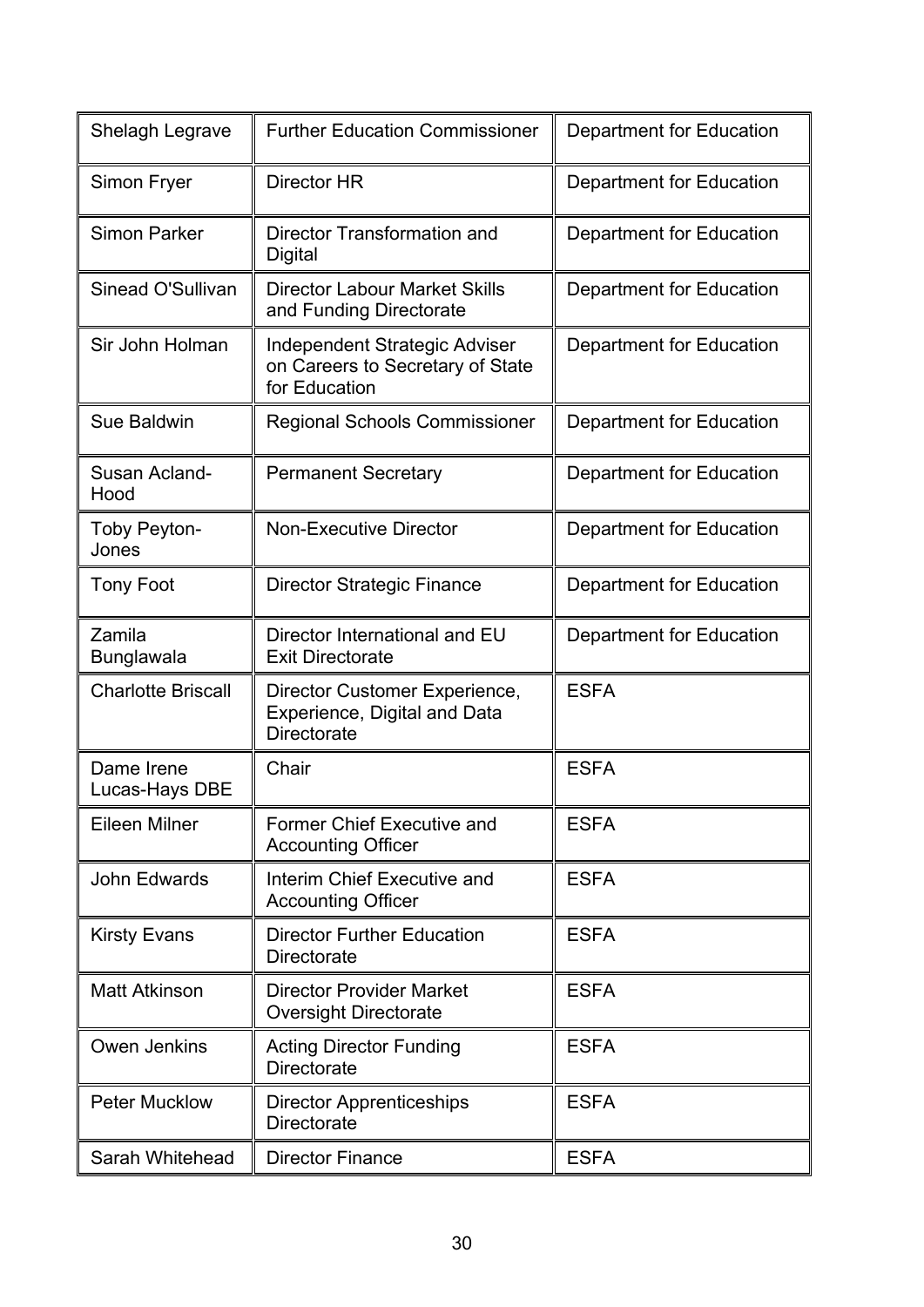| <b>Stuart Proud</b>                       | <b>Interim Finance Director</b>                                                              | <b>ESFA</b>                                                         |
|-------------------------------------------|----------------------------------------------------------------------------------------------|---------------------------------------------------------------------|
| <b>Sue Lovelock</b>                       | <b>Director Professional and</b><br><b>Technical Education (PTE)</b><br><b>Directorate</b>   | <b>ESFA</b>                                                         |
| <b>Warwick Sharp</b>                      | <b>Director Academies and</b><br><b>Maintained Schools</b>                                   | <b>ESFA</b>                                                         |
| Rebecca George                            | <b>Former Managing Partner;</b><br><b>Current Chair of DfE Skills</b><br><b>Reform Board</b> | <b>Formerly Deloitte</b>                                            |
| Gemma Marsh                               | <b>Assistant Director Skills</b>                                                             | <b>Greater Manchester</b><br><b>Combined Authority</b>              |
| Louise Love                               | <b>Head of Internal Audit ESFA</b>                                                           | <b>Government Internal Audit</b><br>Agency                          |
| <b>Jane Hadfield</b>                      | National Programme Manager<br>for Apprenticeships                                            | <b>Health Education England</b>                                     |
| Ceri Morgan                               | Director of Education for<br>Herefordshire                                                   | <b>Herefordshire Council</b>                                        |
| <b>Philippa Davies</b>                    | <b>Director for Public Services</b>                                                          | <b>HM Treasury</b>                                                  |
| <b>Susan Pember</b>                       | <b>Policy Director</b>                                                                       | <b>HOLEX</b>                                                        |
| <b>Jonathan Simons</b>                    | Independent                                                                                  | In a personal capacity                                              |
| <b>Beth Chaudhary</b>                     | <b>Strategy Director</b>                                                                     | Institute for Apprenticeships<br>and Technical Education<br>(IfATE) |
| Jennifer<br>Coupland                      | <b>Chief Executive</b>                                                                       | Institute for Apprenticeships<br>and Technical Education<br>(IfATE) |
| <b>Baroness Alison</b><br><b>Wolf CBE</b> | <b>Professor of Public Sector</b><br>Management                                              | Kings College London                                                |
| Kathryn Marshall                          | Apprenticeships Lead and<br>Apprenticeship Ambassador                                        | <b>Lloyds Banking Group</b>                                         |
| <b>Mark Holmes</b>                        | Deputy Chairman                                                                              | Mace Group                                                          |
| Paul Whiteman                             | <b>General Secretary</b>                                                                     | National Association of<br>Headteachers (NAHT)                      |
| Jill Coyle                                | Apprenticeship Manager and<br>Apprenticeship Ambassador                                      | Nestlé UK&I                                                         |
| <b>Lesley Powell</b>                      | <b>Chief Executive</b>                                                                       | <b>North East Learning Trust</b>                                    |
| <b>Graham Russell</b>                     | <b>Chief Executive</b>                                                                       | <b>Office for Product Safety</b><br>and Standards, BEIS             |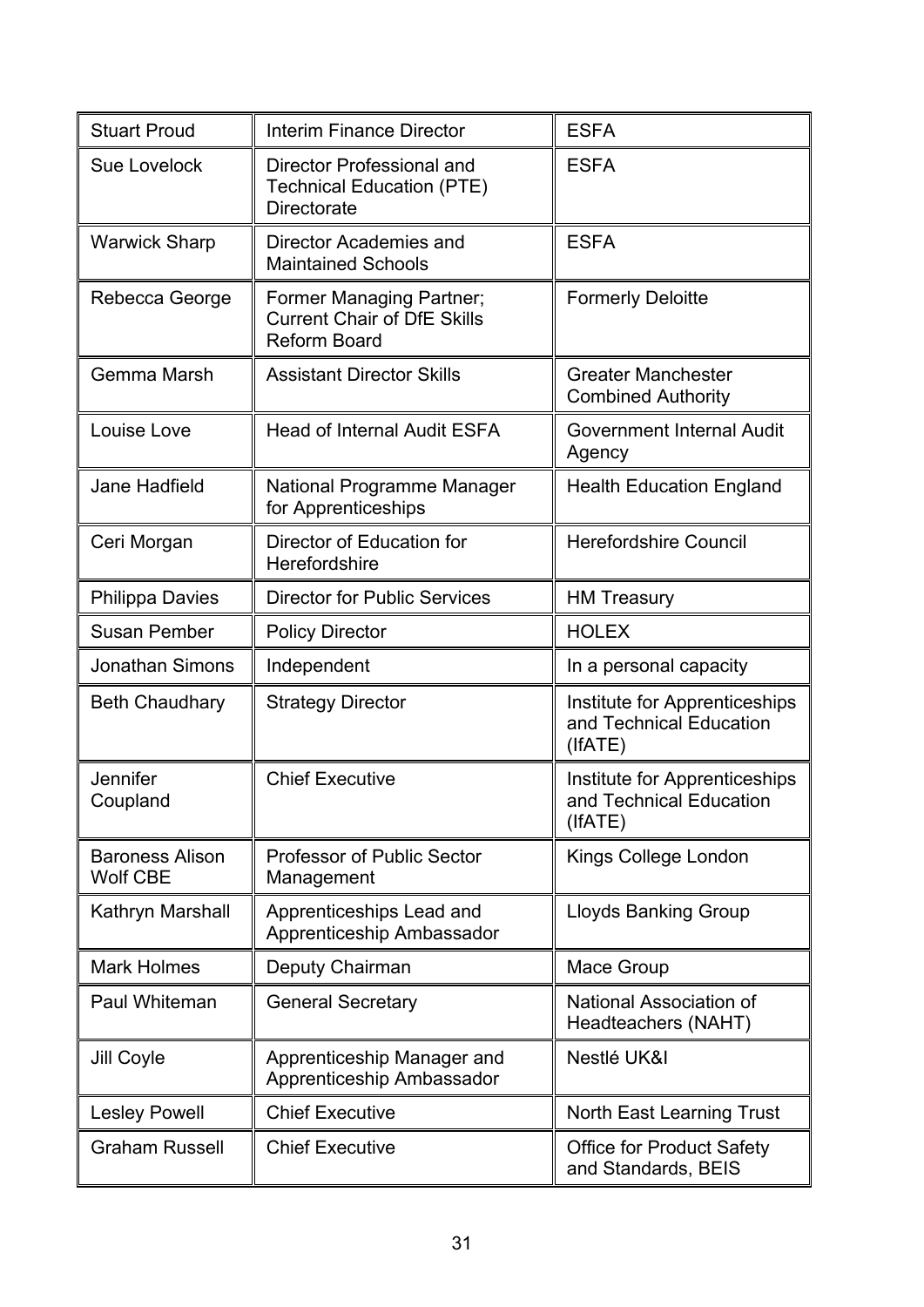| Rachel de Souza           | <b>Children's Commissioner</b>                                                                                         | Office of the Children's<br>Commissioner                 |
|---------------------------|------------------------------------------------------------------------------------------------------------------------|----------------------------------------------------------|
| <b>Catherine Large</b>    | <b>Executive Director for Vocational</b><br>and Technical Qualifications                                               | Ofqual                                                   |
| <b>Jo Saxton</b>          | <b>Chief Regulator</b>                                                                                                 | Ofqual                                                   |
| Amanda<br>Spielman        | <b>Chief Inspector</b>                                                                                                 | <b>Ofsted</b>                                            |
| <b>Chris Jones</b>        | <b>Director For Corporate Strategy</b>                                                                                 | <b>Ofsted</b>                                            |
| Gill Jones                | Deputy Director for Early<br>Education                                                                                 | <b>Ofsted</b>                                            |
| <b>Matthew Coffey</b>     | <b>Chief Executive Officer</b>                                                                                         | <b>Ofsted</b>                                            |
| Paul Joyce                | Deputy Director for Further<br><b>Education and Skills</b>                                                             | <b>Ofsted</b>                                            |
| <b>Paul Caldwell</b>      | <b>Chief Executive</b>                                                                                                 | <b>Rural Payments Agency</b>                             |
| Charlotte<br>Ramsden      | <b>Strategic Director for People and</b><br>President of the Association of<br><b>Directors of Children's Services</b> | <b>Salford City Council</b>                              |
| <b>Peter Lauener</b>      | Chair                                                                                                                  | <b>Student Loans Company</b>                             |
| <b>Gill Alton</b>         | FE College Principal and CEO                                                                                           | <b>TEC Partnership</b>                                   |
| Siobhán Duffy             | <b>Director</b>                                                                                                        | <b>UK Government</b><br>Investments (UKGI)               |
| <b>Gillian Hillier</b>    | <b>Chief Executive</b>                                                                                                 | <b>Standards and Testing</b><br>Agency                   |
| Jon Coles                 | <b>Chief Executive</b>                                                                                                 | <b>United Learning</b>                                   |
| Representative<br>members | Various                                                                                                                | Universities UK (UUK)                                    |
| <b>Ray Olive</b>          | Assistant Director of People and<br><b>Organisational Development</b>                                                  | University Hospitals of<br>Morecambe Bay NHS Trust       |
| <b>Jatinder Sharma</b>    | FE College Principal and CEO                                                                                           | <b>Walsall College</b>                                   |
| Julie Nugent              | Director of Skills and Productivity                                                                                    | <b>West Midlands Combined</b><br><b>Authority (WMCA)</b> |
| Lesley Bamber             | Apprenticeship Manager                                                                                                 | <b>Willis Towers Watson</b>                              |